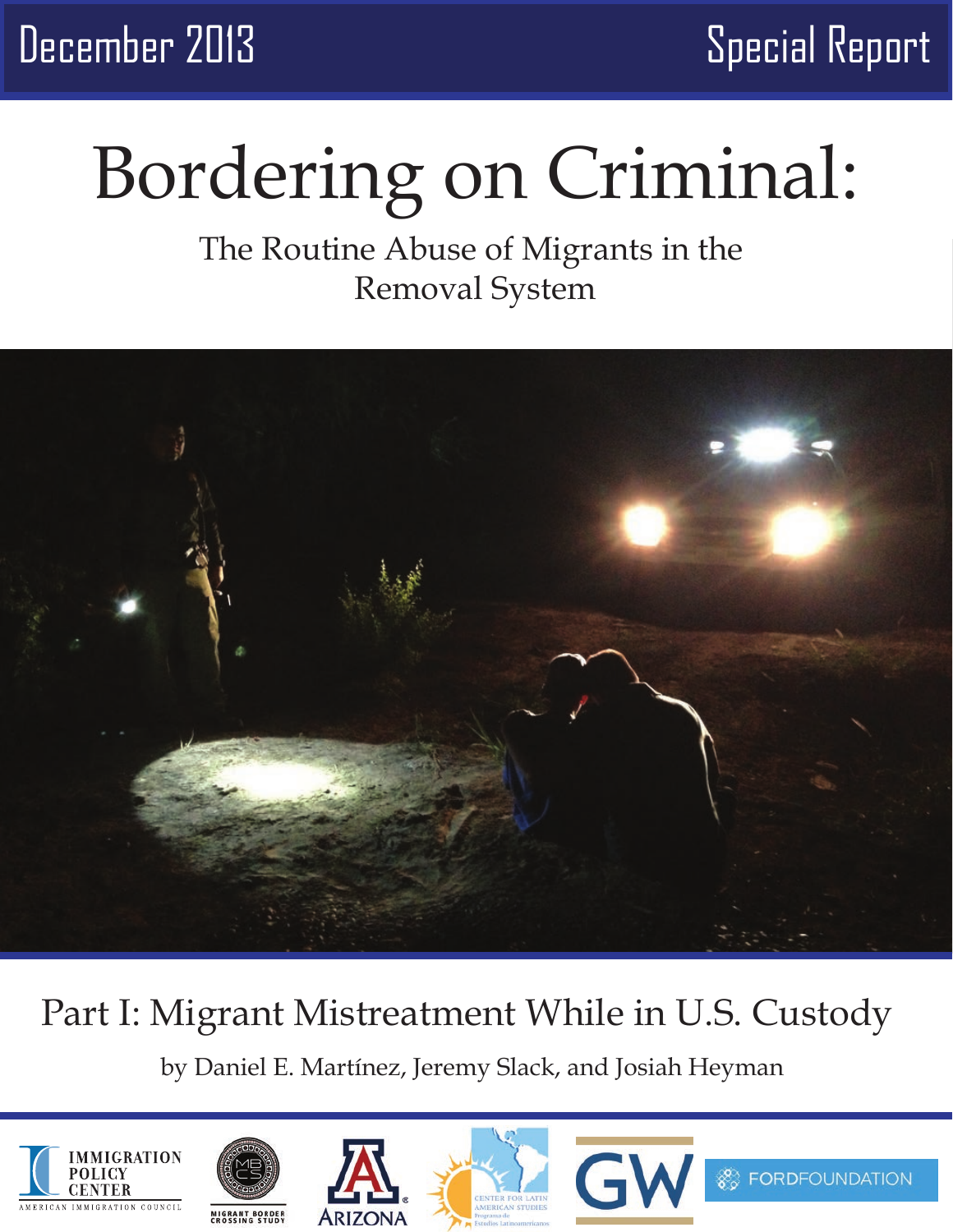## **BORDERING ON CRIMINAL:**

## **THE ROUTINE ABUSE OF MIGRANTS IN THE REMOVAL SYSTEM**

**PART I:**

**Migrant Mistreatment While in U.S. Custody**

By Daniel E. Martínez, Jeremy Slack, & Josiah Heyman

### **ABOUT THE IMMIGRATION POLICY CENTER**

The Immigration Policy Center, established in 2003, is the policy arm of the American Immigration Council. IPC's mission is to shape a rational conversation on immigration and immigrant integration. Through its research and analysis, IPC provides policymakers, the media, and the general public with accurate information about the role of immigrants and immigration policy in U.S. society. IPC reports and materials are widely disseminated and relied upon by press and policymakers. IPC staff regularly serves as experts to leaders on Capitol Hill, opinion-makers, and the media. IPC is a non-partisan organization that neither supports nor opposes any political party or candidate for office. Visit our website at [www.immigrationpolicy.org](http://www.immigrationpolicy.org/) and our blog at [www.immigrationimpact.com.](http://www.immigrationimpact.com/)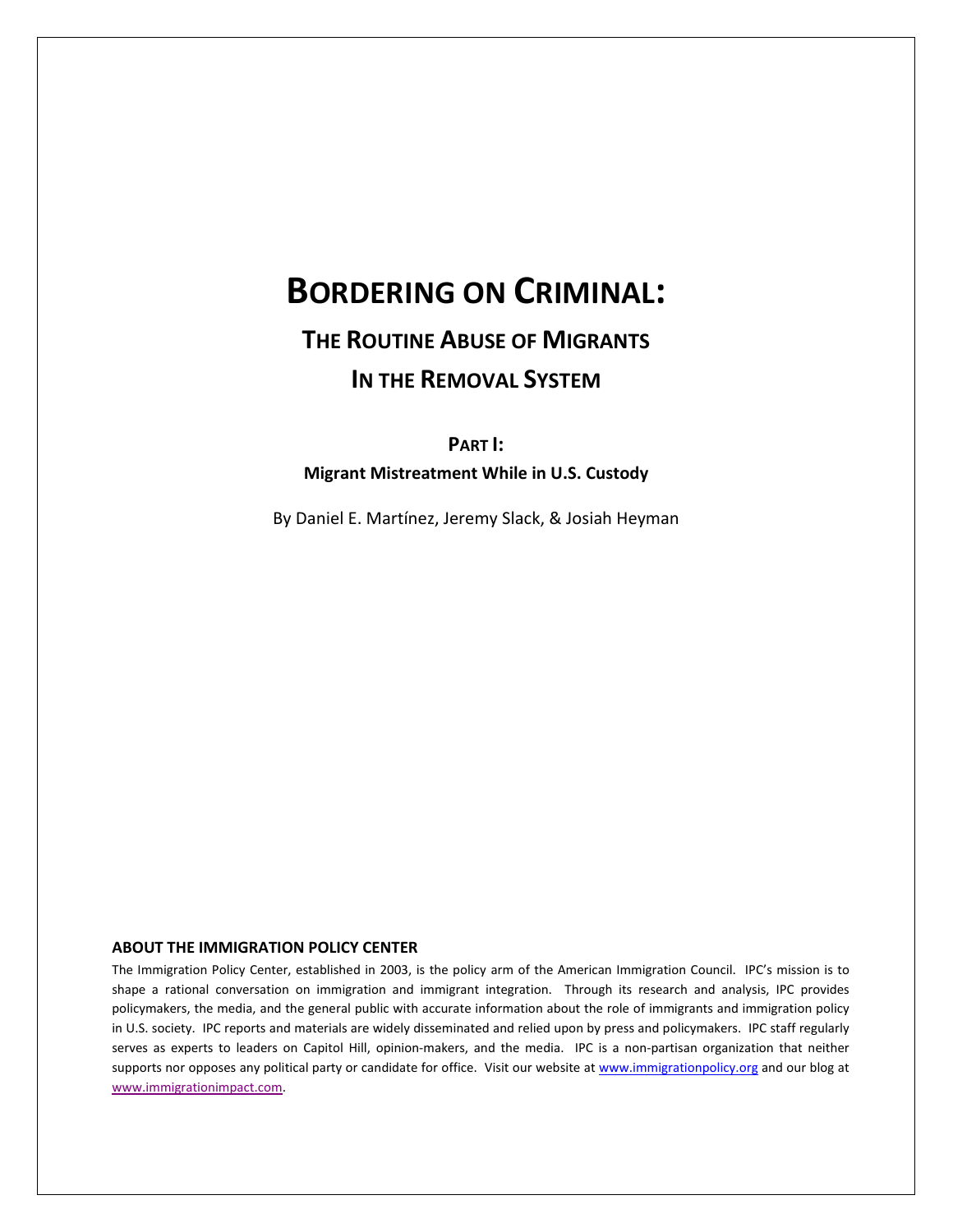### **ABOUT THE AUTHORS**

**Daniel E. Martínez** is an Assistant Professor in the Department of Sociology at The George Washington University. He received a Ph.D. from the School of Sociology at the University of Arizona in May of 2013, and holds an M.A. in Sociology and M.S. in Mexican American Studies, also from the University of Arizona. His research and teaching interests include criminology, juvenile delinquency, race and ethnicity, and unauthorized immigration. Martínez is particularly interested in the increasing legal and social criminalization of unauthorized migration. He is one of three co-principal investigators of the *Migrant Border Crossing Study*, a Ford Foundation-funded research project that involves interviewing recently deported unauthorized migrants about their experiences crossing the U.S-Mexico border and residing in the United States. Martínez also does extensive research on undocumented border-crosser deaths along the U.S.-Mexico border.

**Jeremy Slack** is a Doctoral Candidate in the School of Geography and Development at the University of Arizona and holds an M.A. in Latin American Studies, also from the University of Arizona. He is currently conducting research and field work in northeastern Mexico assisted by a grant from the Drugs, Security and Democracy Fellowship Program administered by the Social Science Research Council and the Universidad de Los Andes in cooperation with, and with funds provided by, the Open Society Foundations and the International Development Research Centre, Ottawa, Canada. Slack is also one of three co-principal investigators of the *Migrant Border Crossing Study.* He has published on issues relating to violence, migration, drug trafficking, and the criminalization of migration. Slack will be finishing his dissertation in 2014.

**Josiah Heyman** is Professor of Anthropology and Chair of the Department of Sociology and Anthropology at the University of Texas, El Paso (since 2002). He is also the endowed Professor of Border Trade Issues. His research has included (among other topics) the officers of U.S. border agencies and U.S. border control policies from a human security and human rights perspective. He is the author or editor of States and Illegal Practices (Berg, 1999), Finding a Moral Heart for U.S. Immigration Policy: An Anthropological Perspective (American Anthropological Association, 1998) and Life and Labor on the Border: Working People of Northeastern Sonora, Mexico, 1886-1986 (University of Arizona Press, 1991), and is the author of more than one hundred and thirty scholarly articles, book chapters, and essays. He is currently on the Board of Directors of the Society for Applied Anthropology. He has also participated in numerous community initiatives addressing public policies and human rights at the U.S.-Mexico border.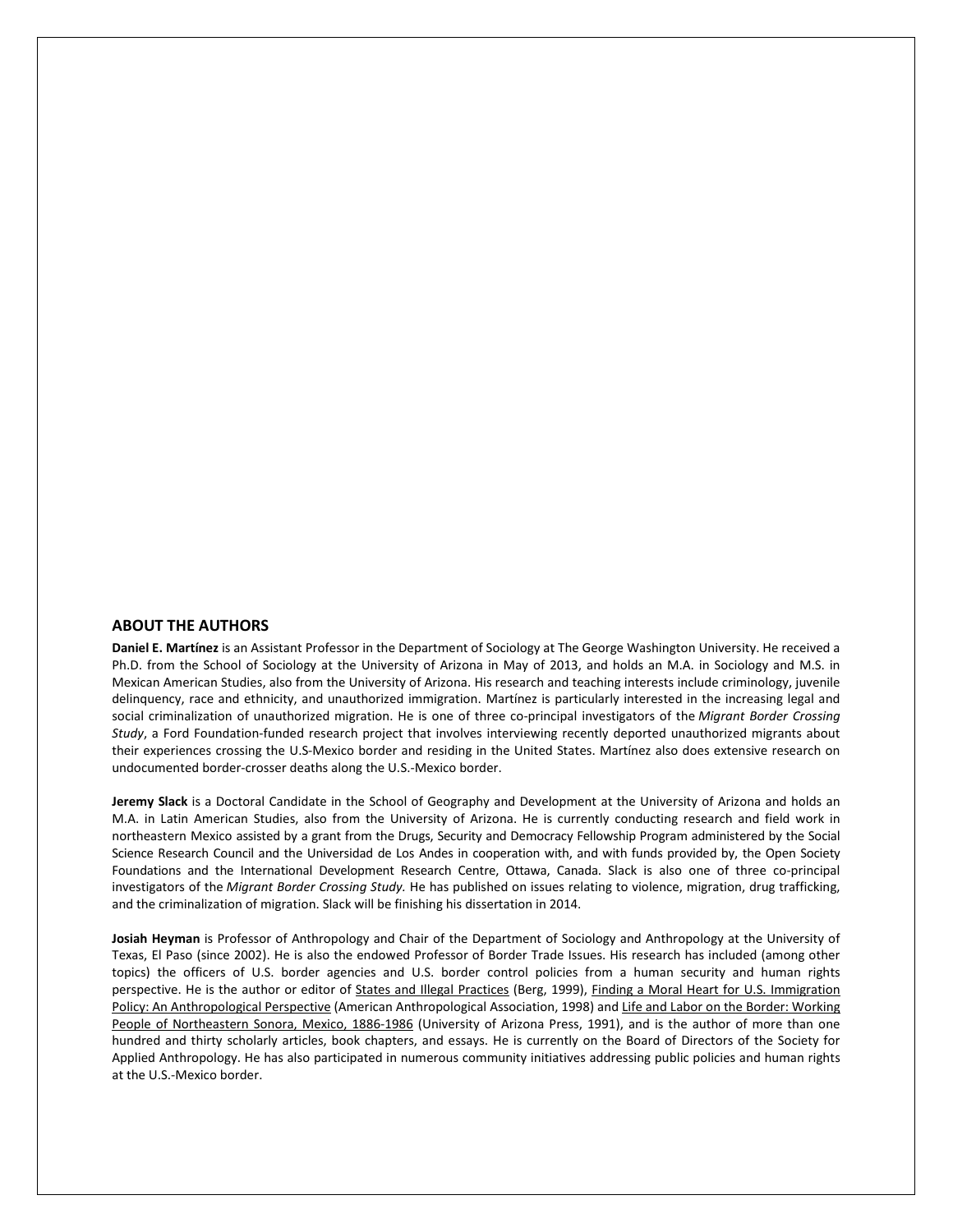### **About This Series**

*This is the first in a series of three reports we will be releasing that highlight findings from the second wave of the* Migrant Border Crossing Study *(MBCS). Wave II of the MBCS, currently housed in the Center for Latin American Studies at the University of Arizona and the Department of Sociology at George Washington University, is a binational, multiinstitution study of 1,110 randomly selected, recently repatriated migrants[1](#page-14-0) surveyed in six Mexican cities between 2009 and 2012 (see [las.arizona.edu/mbcs](http://las.arizona.edu/mbcs) for the full report and methodology).* 

*This report focuses on the mistreatment of unauthorized migrants while in U.S. custody. Overall, we find that the physical and verbal mistreatment of migrants is not a random, sporadic occurrence but, rather, a systematic practice. One indication of this is that 11% of deportees report some form of physical abuse and 23% report verbal mistreatment while in U.S. custody—a finding that is supported by other academic studies and reports from nongovernmental organizations. Another highly disturbing finding is that migrants often note they are the targets for nationalistic and racist remarks—something that in no way is integral to U.S. officials' ability to function in an effective capacity on a day-to-day basis. We find that, when they occur, physical and verbal abuses are usually perpetrated during the apprehension process.*

*When taken in the context of prior studies, it appears that the abuse of migrants while in U.S. custody is a systemic problem and points to an organizational subculture stemming from a lack of transparency and accountability in U.S. Customs and Border Protection. These patterns of abuse have brought scrutiny to the Border Patrol's use-of-force policies and created tension in border communities. Future research should examine the longerterm social and psychological consequences of these types of abuse for migrants and their loved ones.*

### **Introduction**

Between 2010 and 2013 there were at least 20 recorded killings of Mexican nationals or Mexican Americans by U.S. authorities near the border.<sup>[2](#page-14-1)</sup> The majority of victims were in U.S. custody, but six were actually standing in Mexico when killed. U.S. officials have justified some of these deaths by suggesting that those killed were suspected drug smugglers or had thrown rocks at agents, while human rights groups argue that most were simply immigrants who were victims of excessive use of force by U.S. authorities. Regardless of the circumstances of each case, serious questions have been raised about the use-of-force policies of U.S. Customs and Border Protection (CBP)—the parent agency of the Border Patrol within the Department of Homeland Security (DHS).<sup>[3](#page-14-2)</sup>

Cross-border killings of young people have elicited concerns from activists and nongovernmental organizations, and have been covered extensively by media outlets. For instance, the case of 16-year-old José Antonio Elena Rodríguez, who was shot multiple times in the back and head on October 10, 2012, has provoked a public outcry and large protests. Rodríguez was allegedly walking to help his brother close a convenience store in Nogales, Sonora, when Border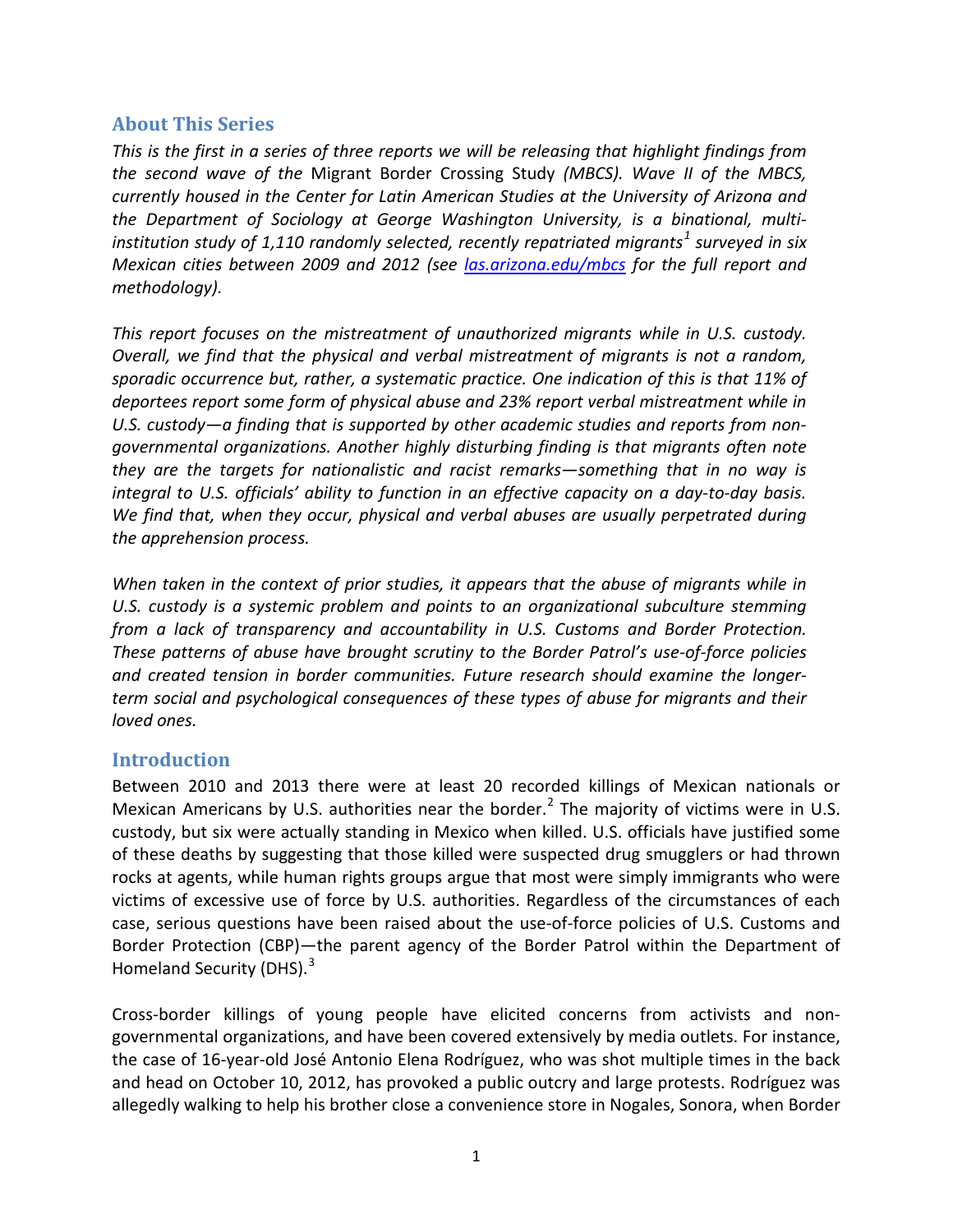Patrol agents standing in the U.S. shot down through the border fence and killed him from the top of a 20-foot hill.<sup>[4](#page-14-3)</sup> Despite public attention surrounding this case, the names of the agents involved have not been released, nor have the video recordings of the shooting been made publically available—not even to the family's attorney.

Other cases have received attention from U.S. policymakers. Several years ago, 16 members of Congress demanded an investigation into the death of Anastasio Hernández Rojas, who died after being beaten and tazed. $5$  The investigation led to a review of CBP use-of-force policies, their training procedures, and the extent of non-lethal options available to agents. Many of Congress's recommendations regarding agents' training and the increased availability of nonlethal technologies, such as access to bean bag guns and pepper launchers, were well received by non-governmental organizations and the public alike. But Border Patrol Chief Mike Fisher rejected the recommendation that CBP revisit its use-of-force policy, especially with regard to rock-throwing incidents. In a recent interview with the Associated Press, Fisher stated that the recommended use-of-force policies would be "too restrictive" and that "just to say that you shouldn't shoot at rock-throwers or vehicles for us, in our environment, was very problematic and could potentially put Border Patrol agents in danger."<sup>[6](#page-14-5)</sup> There have been no fatalities of U.S. agents due to rock-throwers, and the general lack of oversight and transparency in these cases has raised alarm throughout border communities.

Use of force is indicative of a wider range of abuse issues in the patrolling, arrest, detention, and removal processes. We find widespread, significant, and sometimes quite serious physical and verbal abuses in the Migrant Border Crossing Study (MBCS). Of respondents, 11% reported physical abuse and 23% reported verbal abuse. These included physical acts that resulted in serious injuries in some cases, as well as harsh verbal attacks. Documented cases of abuses are frequently dismissed as the work of a "few bad apples," or reduced to individual-level poor judgment, and therefore outside the scope of institutional responsibility. However, MBCS results are supported by multiple reports and scholarly articles that have also found consistent rates of physical and verbal abuse among deportees.<sup>[7](#page-14-6)</sup> A 2011 report by No More Deaths found that 10% of deportees reported experiencing physical violence by U.S. authorities.<sup>[8](#page-14-7)</sup> An academic study with Salvadoran deportees between 1999 and 2000 found a slightly higher physical abuse rate at about  $16\%$ <sup>[9](#page-14-8)</sup> A separate sample collected by the same scholars in 2002 among 300 Salvadoran deportees found similar results, with 20% reporting at least one or more forms of physical abuse during the apprehension process, and  $11\%$  during detention.<sup>[10](#page-14-9)</sup> These consistent results across multiple studies suggest that abuse of migrants while in U.S. custody is a systematic problem relating to an ongoing institutional culture rather than simply a consequence of a few people who are acting inappropriately.

This report provides much-needed details about the patterns of abuse found along the border, and therefore can help policymakers specify ways to increase oversight, find appropriate measures to improve training, and identify avenues for people to report mistreatment and monitor follow-up activities. This is particularly important in regard to a lack of transparency in investigations surrounding fatalities caused by Border Patrol agents, whereupon evidence is not made public.<sup>[11](#page-14-10)</sup> While our data do not speak directly to lethal use of force, this research points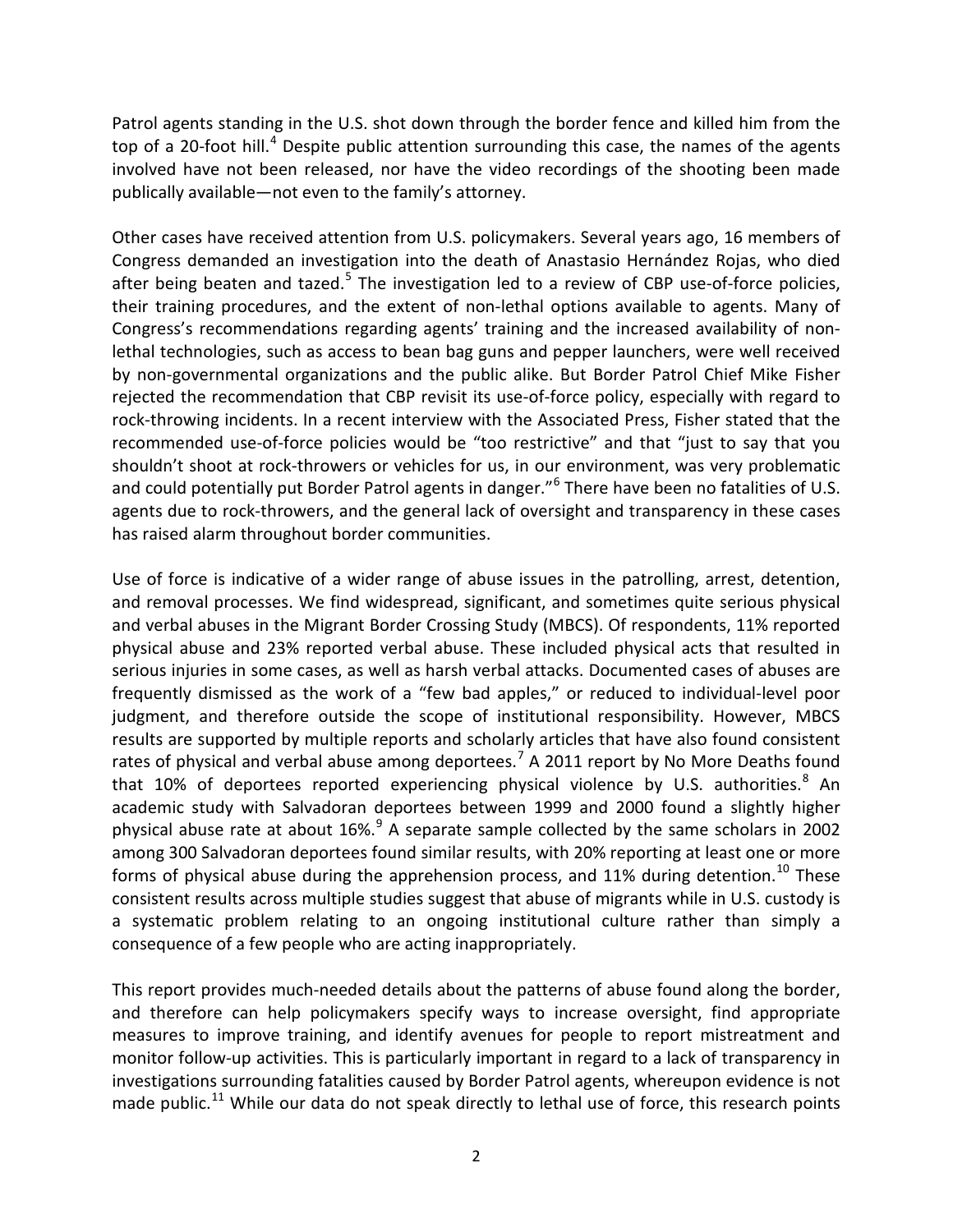to patterns of abuse that must be addressed in order to reduce needless deaths that have inflamed tensions along the border. We begin by highlighting findings on physical and verbal abuse of migrants while in U.S. custody, and follow by describing the agencies most frequently associated with abuse among our sample. Findings from the MBCS help shed light on how nonlethal, everyday encounters could be prevented from turning into fatal events.

*Javier is a 35-year-old male from the Mexican state of Hidalgo. He attempted to cross the border near Nogales, Sonora, in January 2012 with a group from his community. Javier was on his way to meet up with friends in New York, where he planned on living and working for a few years before returning home. However, Javier was apprehended by the Border Patrol while the group was resting a few hours after crossing into the United States. When asked if he had experienced physical abuse while in U.S. custody, he replied, "Yes, in the processing center. They pushed me around. And they didn't let us sleep. Every time we started to sleep they forced us to get up and march or clean the room. We didn't sleep the entire night. They [the agents] took away our watches so we didn't know what time it was. I was forced to look at the floor and wasn't allowed to look up." [Interviewed on January 15, 2012.]*

### **Physical Mistreatment while in U.S. Custody**

Physical mistreatment of unauthorized migrants while in U.S. custody is far from an uncommon occurrence. As noted, 11% of the 1,095 MBCS respondents who answered the question on physical abuse reported being hit, pushed, grabbed, or attacked physically while in U.S. custody.<sup>[12](#page-14-11)</sup> Respondents were asked to recall in detail the nature of the physical mistreatment they experienced. We identified seven main categories of physical abuse types: "Non-Blow Physical Force" (70%), "Physical Blow" (30%), "Use of Weapons" (7%), "Lasting Injuries" (6%), "Bad Conditions in Processing" (4%), "Destruction of Personal Items" (4%), and "Sexual Abuse" (3%) {see Figure 1}. These figures include multiple mentions and therefore do not sum to 100%. A tally and breakdown of each type of physical abuse can be found in Appendix A.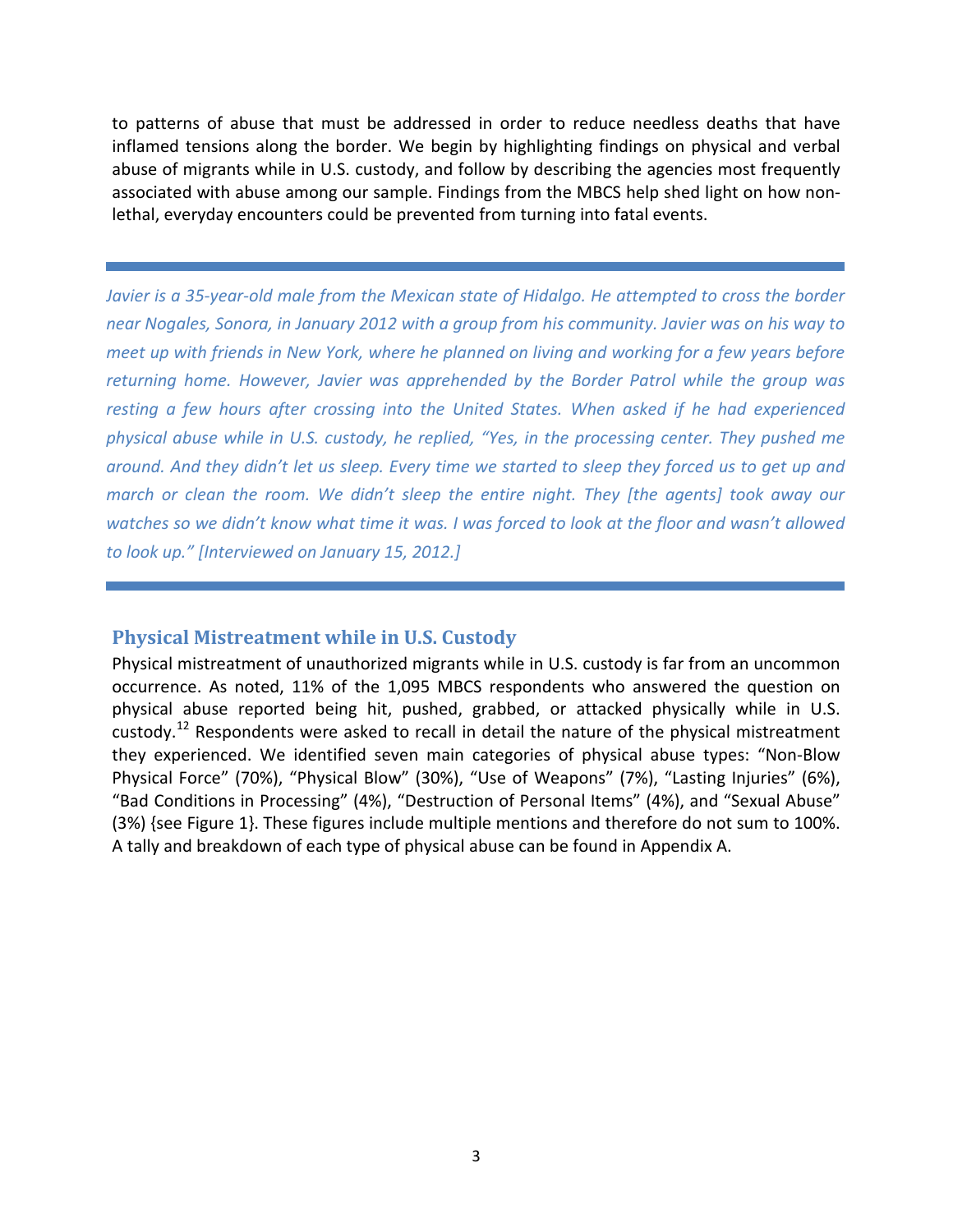

### **Figure 1: Physical Mistreatment While in U.S. Custody, by Type of Abuse**

Among the 11% of MBCS II respondents who reported being physically mistreated, the majority (70%) reported experiencing a non-blow form of physical force directed at them, including being pushed or pulled, being dragged or lifted, having pressure exerted upon them with a fist, arm, or knee, being placed in painful or stressful positions, having handcuffs placed on them too tightly, or being spat upon. About one third (30%) of the 120 respondents who reported experiencing physical abuse indicated they were the target of a physical blow, including being hit or kicked, hit with an object, pushed against an object, or hit/thrown while already constrained. Perhaps of most concern are the 6% and 3% of respondents who indicated they received lasting injuries or were sexually abused while in U.S. custody.

Source: MBCS II,  $N = 120$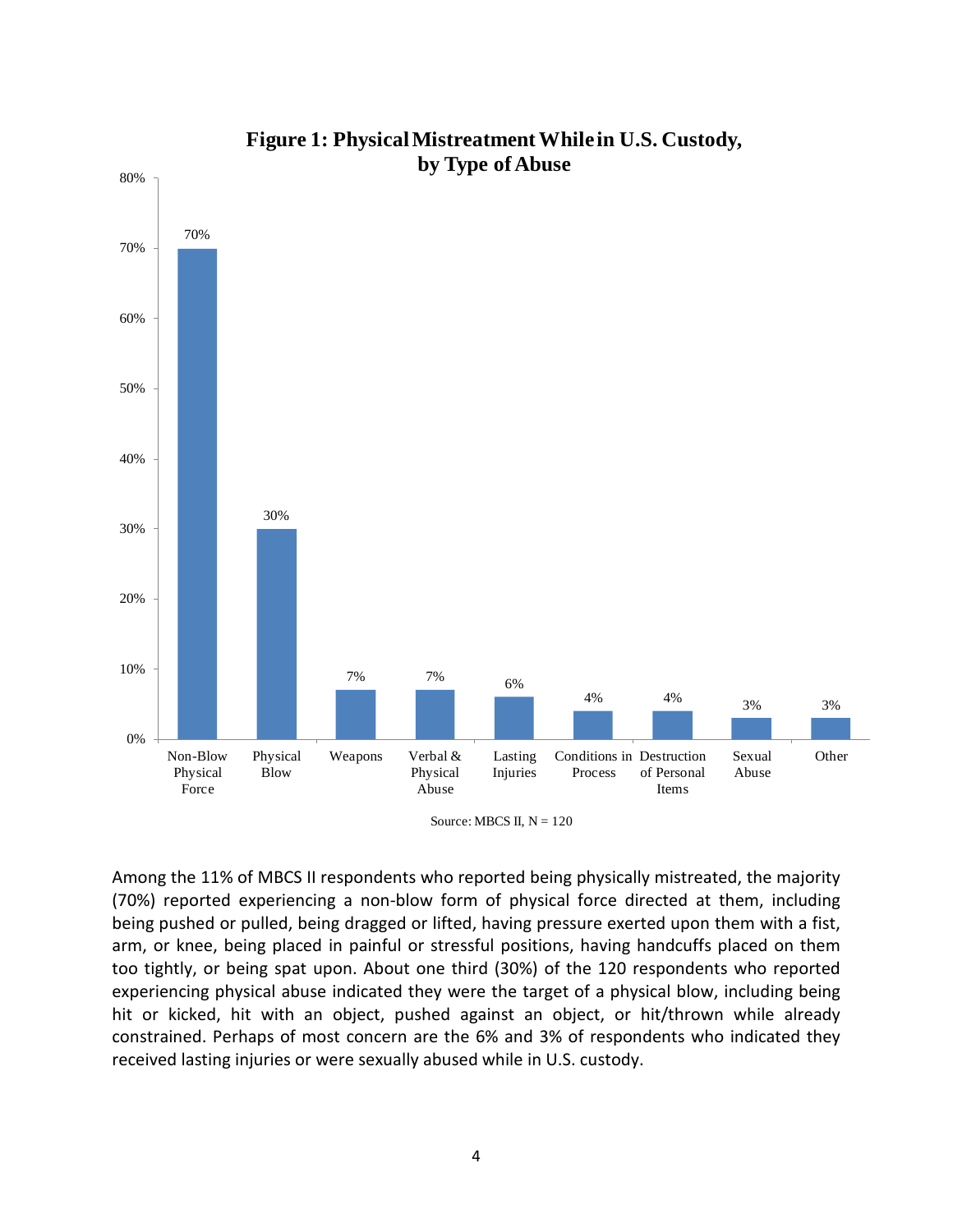### **Verbal Mistreatment While in U.S. Custody**

While physical abuse of migrants is far from a rare occurrence, verbal mistreatment of migrants while in U.S. custody is much more common. Twenty-three percent of the 1,092 respondents who answered the question reported being yelled at, threatened, or verbally abused while in U.S. custody.<sup>[13](#page-14-12)</sup> Again, this verbal abuse rate is consistent with the 26% reported by Phillips, Hagan, and Rodríguez in their 2006 study, but greater than the 14% noted in the 2011 No More Deaths report. This verbal abuse rate is, however, about nine percentage points lower than the 34% found in Wave I of the MBCS between 2007 and 2009 in Nogales, Sonora.

Among those who reported verbal abuse, respondents were asked to recall in detail the nature of the verbal mistreatment they experienced. We identified four main categories of verbal abuse types: "Characteristics of Speech" (61%), "Insults" (39%), "Threats" (26%), and "Dismissal of Legitimate Requests" (11%) {see Figure 2}. Again, these figures include multiple mentions and therefore do not sum to 100%. A tally and breakdown of each type of verbal abuse can be found in Appendix B.



**Figure 2. Verbal Mistreatment While in U.S. Custody, by Type of** 

Among the 252 respondents noting verbal abuse, 61% highlighted the characteristics of speech directed at them as a form of verbal abuse. This includes being cursed at, yelled at in an angry tone, or being told something in English that they could not understand, but that they interpreted as a form of verbal mistreatment due to the tone used and body language. Nearly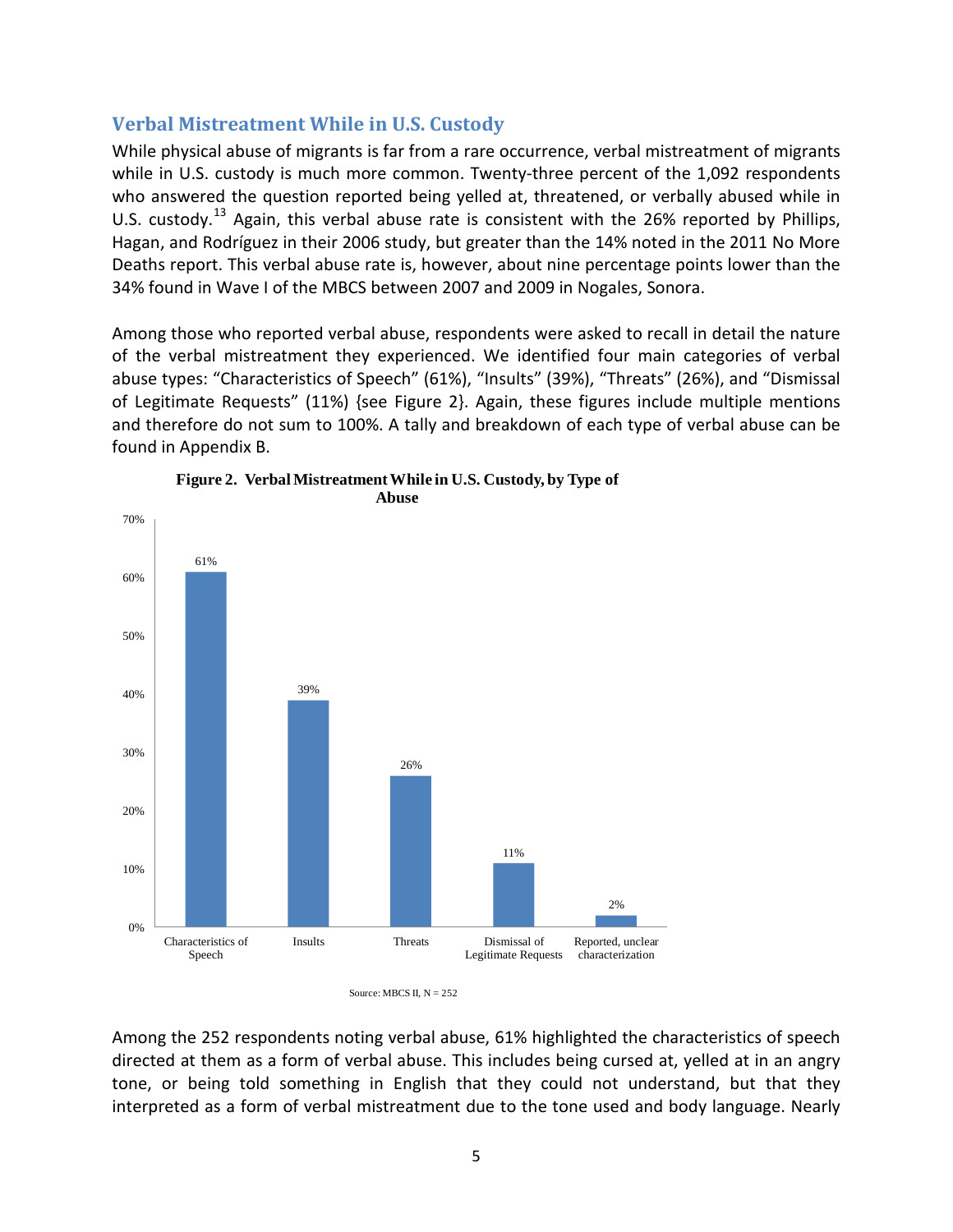40% of the 252 people who reported verbal abuse mentioned that they were the target of direct insults. These insults consisted of nationalistic or racist slurs, insults related to crossing the border without authorization, aspersions against immigrants, false accusations, or other general insults. Comments regarding a migrant's gender or presumed sexual orientation were also mentioned. Some respondents also indicated that they were made fun of by agents or were treated as a source of amusement. Twenty-six percent indicated they were threatened, including with physical harm or additional legal sanctions, while 11% explicitly mentioned that they had legitimate requests denied.

One of the most troubling findings from this study is the prevalence of racialized insults directed at unauthorized migrants. This suggests a substantial issue relating to the training of agents, particularly the sensitivity of agents when interacting with diverse populations. It is difficult to justify how statements such as "fucking wetback," "dirty little Mexican woman, let's see if you cross again after this!" or "Mexican pieces of shit" are integral to agents' abilities to carry out day-to-day duties (Interview dates and locations: August 10, 2011, Juárez; August 10, 2011, Mexico City; September 8, 2011, Nuevo Laredo).

*Pablo, a 41-year-old male from Guanajuato, Mexico, last tried crossing the border near Tecate, Baja California, in July of 2011. He had agreed to pay a coyote \$1,500 to take him to his destination in Orange County, California. After walking through the desert for three days with his coyote and 10 other migrants, the group was stopped by the Border Patrol. The group was forced to walk single-file towards the Border Patrol vehicle. Pablo was the last person in line when an agent kicked him in the back and swore at him. Once inside the vehicle, one of Pablo's traveling companions let out a scream in frustration over being caught. The agent turned to the group and demanded to know who had screamed. When no one spoke up the agent threatened to punish the entire group. The man confessed to yelling out and the agent proceeded to beat him inside the patrol unit. [Interviewed on October 12, 2011.]*

### **Agency Involvement in Abuse**

We also asked respondents to recall the agency that was involved in the verbal and physical abuse. Table 1 provides a breakdown of verbal and physical abuse by agency, but this data must be interpreted with care. The rates reflected in table 1 are not the abuse rates pertaining to each agency, but rather a measure of which agencies were most involved in the abusive acts reported by the deportees who were interviewed. Given that unauthorized border crossers are most likely to encounter Border Patrol agents—rather than, say, Immigration and Customs Enforcement (ICE) agents—one would expect the Border Patrol to be more involved in the abusive acts reported by border crossers. This explains why 75% of people who reported verbal abuse, and 67% of those who were physically abused, noted that the agent who committed the abuse worked for the Border Patrol. In a similar vein, relatively few unauthorized border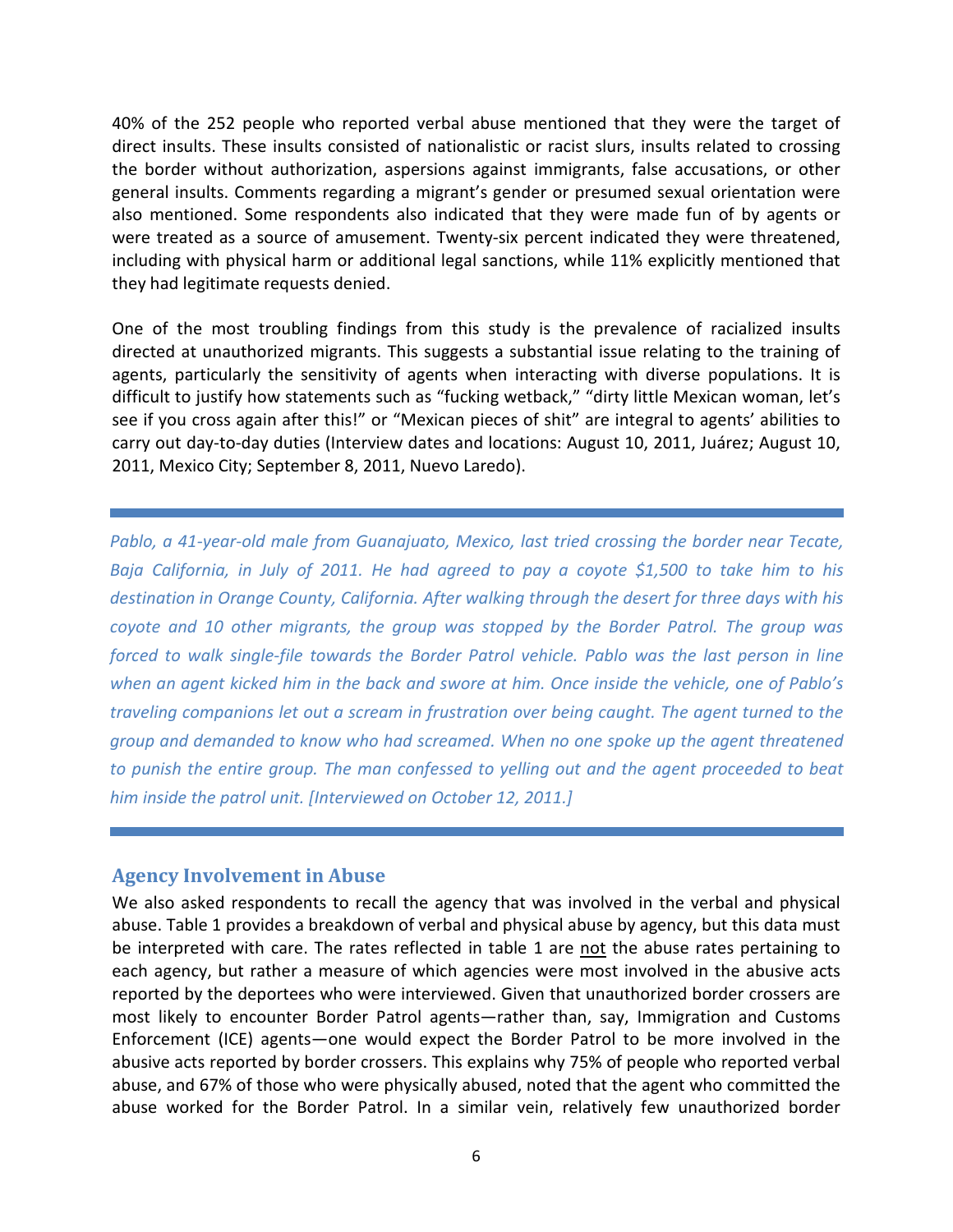crossers came into contact with ICE or local law enforcement officials, therefore these organizations appear less often in table 1. For instance, 73% of MBCS respondents reported at least one U.S. Border Patrol agent present during their apprehension, compared to 22% who indicated the presence of law enforcement, and 4% who reported being apprehended by at least one ICE agent. Because Border Patrol is the agency most likely to come into contact with unauthorized migrants, especially within the 100km border zone, immediate training measures must be implemented by this agency to greatly reduce the frequency of verbal and physical abuse migrants experience while in custody.

|                                                                | Percent |
|----------------------------------------------------------------|---------|
| Agency Implicated in <i>Physical</i> Mistreatment <sup>1</sup> |         |
| US Border Patrol                                               | 67%     |
| Police / Sheriff / Local law enforcement                       | 17%     |
| Immigration and Customs Enforcement (ICE)                      | 11%     |
| Guard in detention                                             | 3%      |
| US Marshalls                                                   | 3%      |
| Agency Implicated in <i>Verbal</i> Mistreatment <sub>2</sub>   |         |
| <b>US Border Patrol</b>                                        | 75%     |
| Immigration and Customs Enforcement (ICE)                      | 11%     |
| Police / Sheriff / Local law enforcement                       | 9%      |
| Guard in detention                                             | 2%      |
| US Marshalls                                                   | 1%      |
| Wackenhut / G4S                                                | 1%      |

### **Table 1. Agency of Mistreatment While in U.S. Custody**

2.)  $N = 216$ 

*Source: Migrant Border Crossing Study, Wave II*

Although detention guards, agents of private security companies, and U.S. Marshalls were only implicated in 4% of instances of verbal abuse and 6% of cases of physical abuse, we are especially concerned about this handful of cases. These instances of abuse occurred while the unauthorized migrant was already secured in U.S. custody (post-apprehension) and under operational control, and likely while already constrained. Further, these cases of abuse are of concern given immigration detainees' limited rights and access to legal counsel, especially considering many feel they have little recourse or opportunities to denounce these instances of abuse prior to deportation.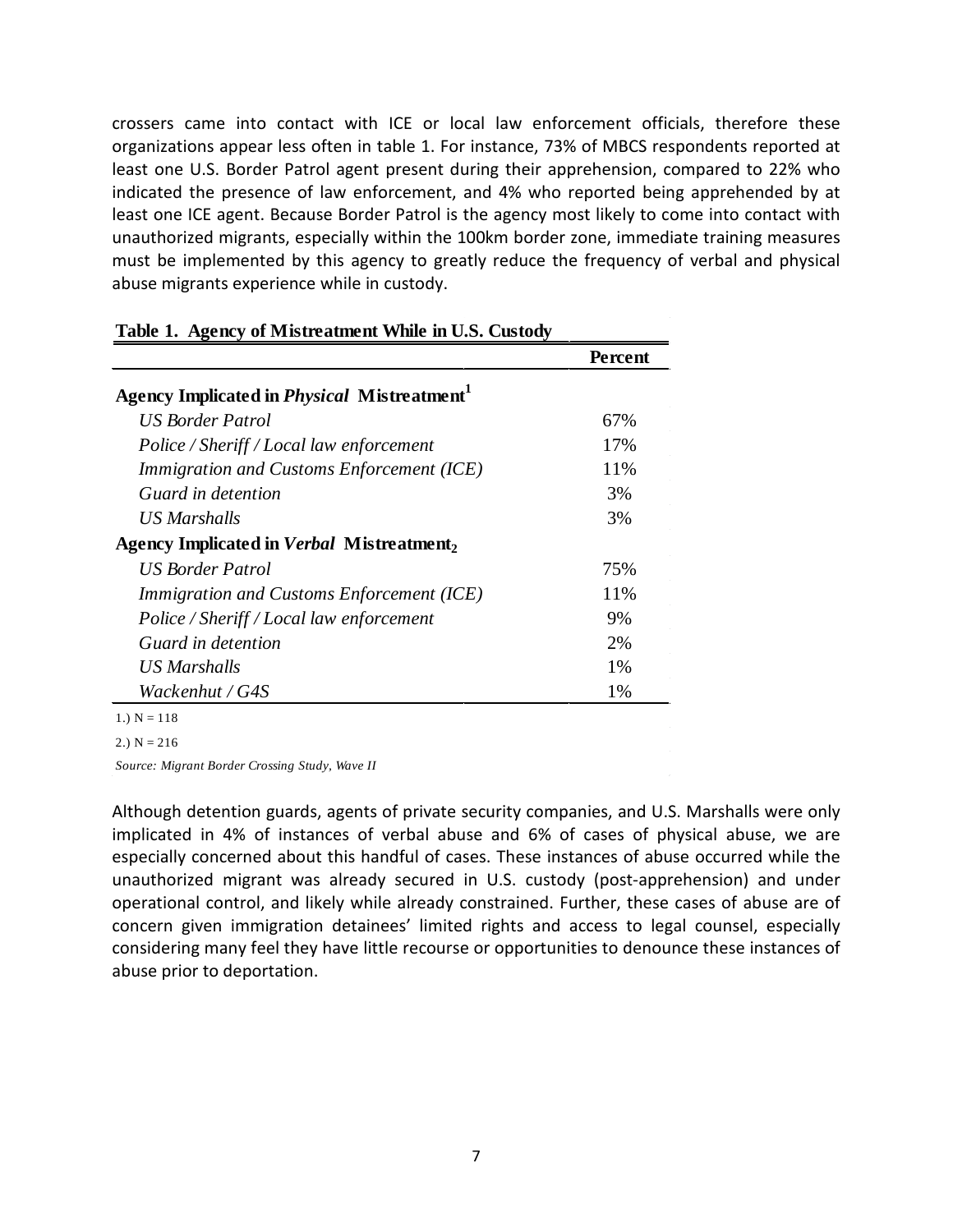### **Conclusions**

One of the biggest challenges of studying migrant mistreatment while in U.S. custody, especially with regard to people who express interest in filing complaints or pressing charges, is that there is little to no effective action they can take. While the recommendations about additional training and access to non-lethal weapons are an important step, they do not address the more serious concerns regarding perceptions within border communities that the Border Patrol operates with complete impunity and no oversight, especially within 100km of the international line. Recent information that an agent involved with the fatal shooting of 17-year-old Ramses Barron Torres had requested a pepper ball (a non-lethal weapon) immediately before Torres was shot has increased calls for more access to these technologies.<sup>[14](#page-14-13)</sup> However, video footage has still not been made available to the public following the decision to close this and other cases.

The abuses documented in the MBCS are neither isolated cases, nor are they standard protocol. Dismissal of these abuses as isolated incidents negates the responsibility of U.S. authorities to address the behavior of their personnel as well as the institutional cultures that have developed within their ranks. In order to fully address this issue and all of its binational implications, it is imperative that U.S. officials create transparent avenues with which to file complaints of mistreatment and ways in which interested parties can follow up on pending investigations.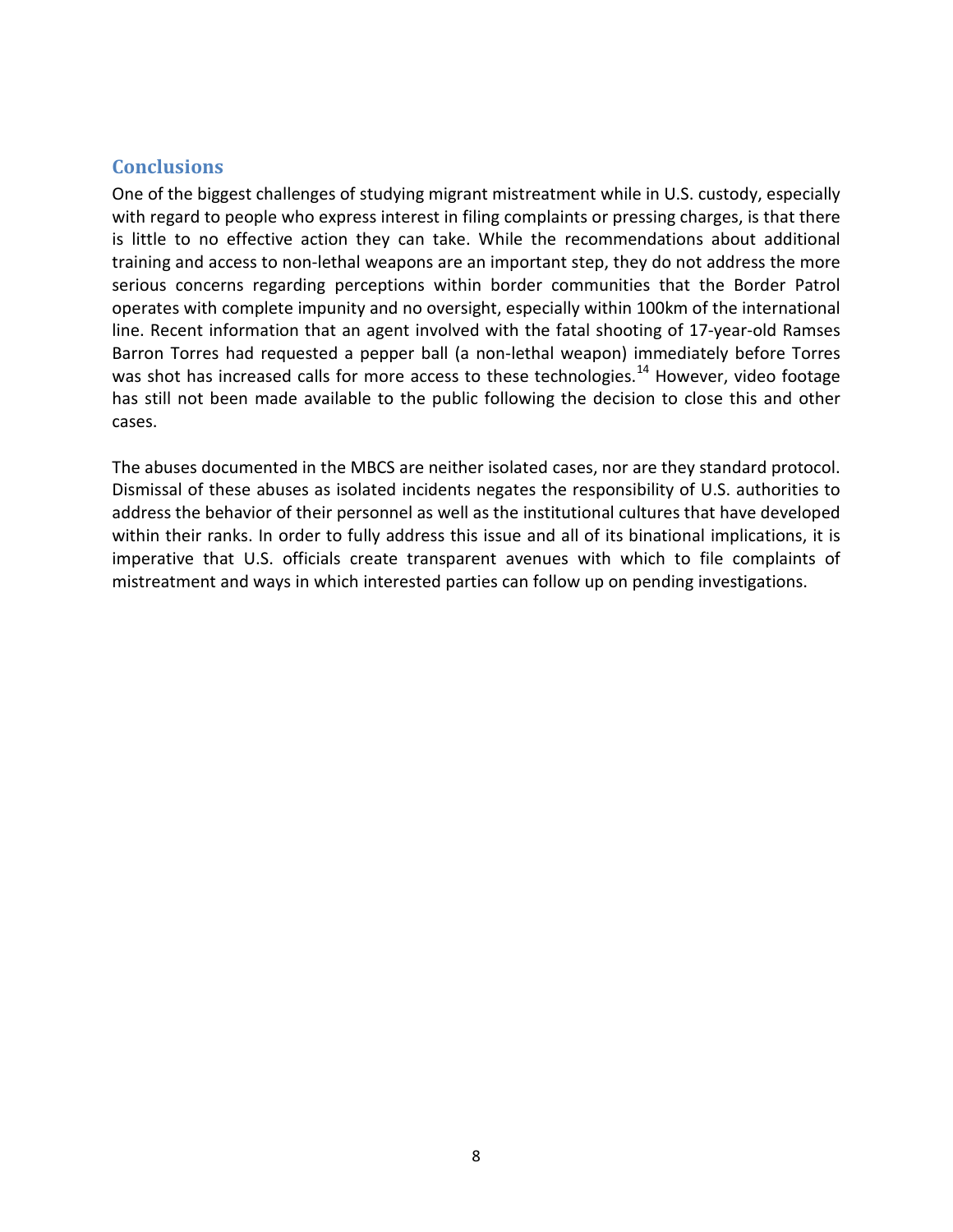|                                                                                                                       | Percent |
|-----------------------------------------------------------------------------------------------------------------------|---------|
| Reported <i>physical</i> abuse by US authorities <sup>1</sup>                                                         | 11%     |
| Mentions of specific physical abuse types among those who reported abuse (includes<br>multiple mentions) <sup>2</sup> |         |
| <b>NET Non-Blow Physical Force</b>                                                                                    | 70%     |
| $Push$ / pull                                                                                                         | 40%     |
| Pushed to ground                                                                                                      | 4%      |
| Drag, lift                                                                                                            | 6%      |
| Wrestle, twisted part of body                                                                                         | 8%      |
| Pressure with fist, arm, knee                                                                                         | 1%      |
| Choke                                                                                                                 | 1%      |
| Painful / stressful positions                                                                                         | 2%      |
| Sit, lie on painful object (thorns, etc.)                                                                             | 3%      |
| Overly tight handcuffs                                                                                                | 7%      |
| Spit on                                                                                                               | 1%      |
| <b>Tied</b>                                                                                                           | 1%      |
| <b>NET Physical Blow</b>                                                                                              | 30%     |
| Hit, kick                                                                                                             | 13%     |
| Hit with object                                                                                                       | 2%      |
| Pushed against object (e.g., wall, car)                                                                               | 10%     |
| Hit when constrained / controlled, thrown when constrained                                                            | 3%      |
| <b>Other</b>                                                                                                          | 1%      |
| (Appendix A continued on next page)                                                                                   |         |

## **Appendix A. Physical Mistreatment While in U.S. Custody**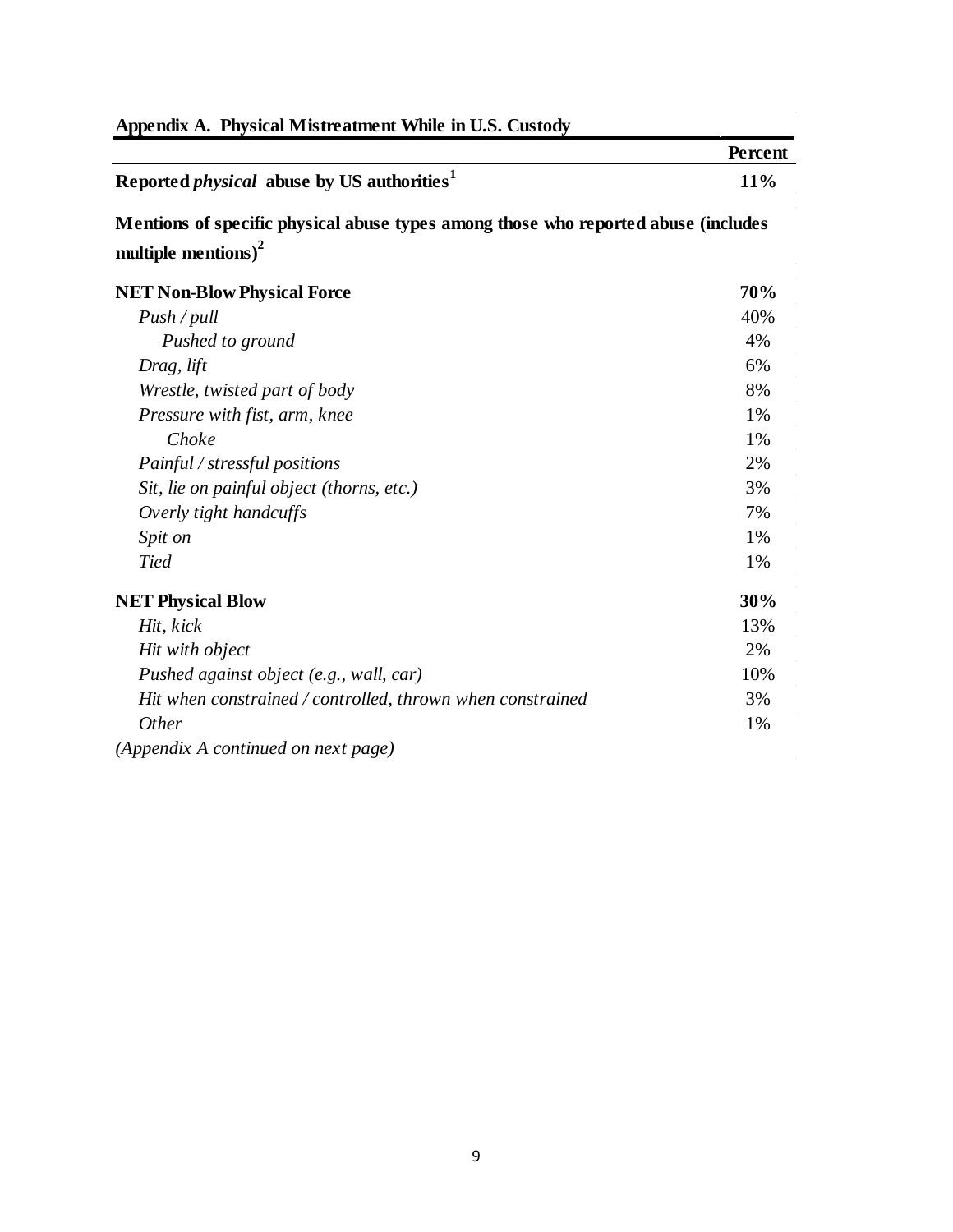| (Appendix A continued from previous page)           |    |
|-----------------------------------------------------|----|
| <b>NET Weapons</b>                                  | 7% |
| <b>Taser</b>                                        | 1% |
| Rubber bullet / balls                               | 1% |
| Dogs                                                | 4% |
| Gun (threat--no cases of shooting)                  | 2% |
| <b>NET Verbal Abuse Accompanying Physical Abuse</b> | 7% |
| <b>NET Lasting Injuries</b>                         | 6% |
| Bruise, scrape, break skin                          | 2% |
| Broken, dislocated                                  | 2% |
| <b>Other</b>                                        | 3% |
| <b>NET Bad Conditions in Process</b>                | 4% |
| <b>Bad transportation conditions</b>                | 2% |
| <b>Bad detention conditions</b>                     | 1% |
| Deprivation of sleep, water, food                   | 2% |
| <b>NET Destruction of Personal Items</b>            | 4% |
| Broke personal item                                 | 2% |
| Threw away water, food                              | 2% |
| <b>Other</b>                                        | 1% |
| <b>NET Sexual Abuse</b>                             | 3% |
| <b>NET Other</b>                                    | 3% |

1.) Among 1,095 respondents, 11% (120) reported physical abuse.

2.) Percentages are for the 120 respondents who reported experiencing a form of physical abuse.

Note: The "NET" macro-categories represent unique mentions within a specific category, and therefore do not equal the sum of the individual subcategories. For instance, a respondent may have reported being "kicked" as well as "hit with an object". Each instance was recorded under the "NET Physical Blow" subcategories, but only count once towards the "Net Physical Blow" macro-category.

*Source: Migrant Border Crossing Study, Wave II*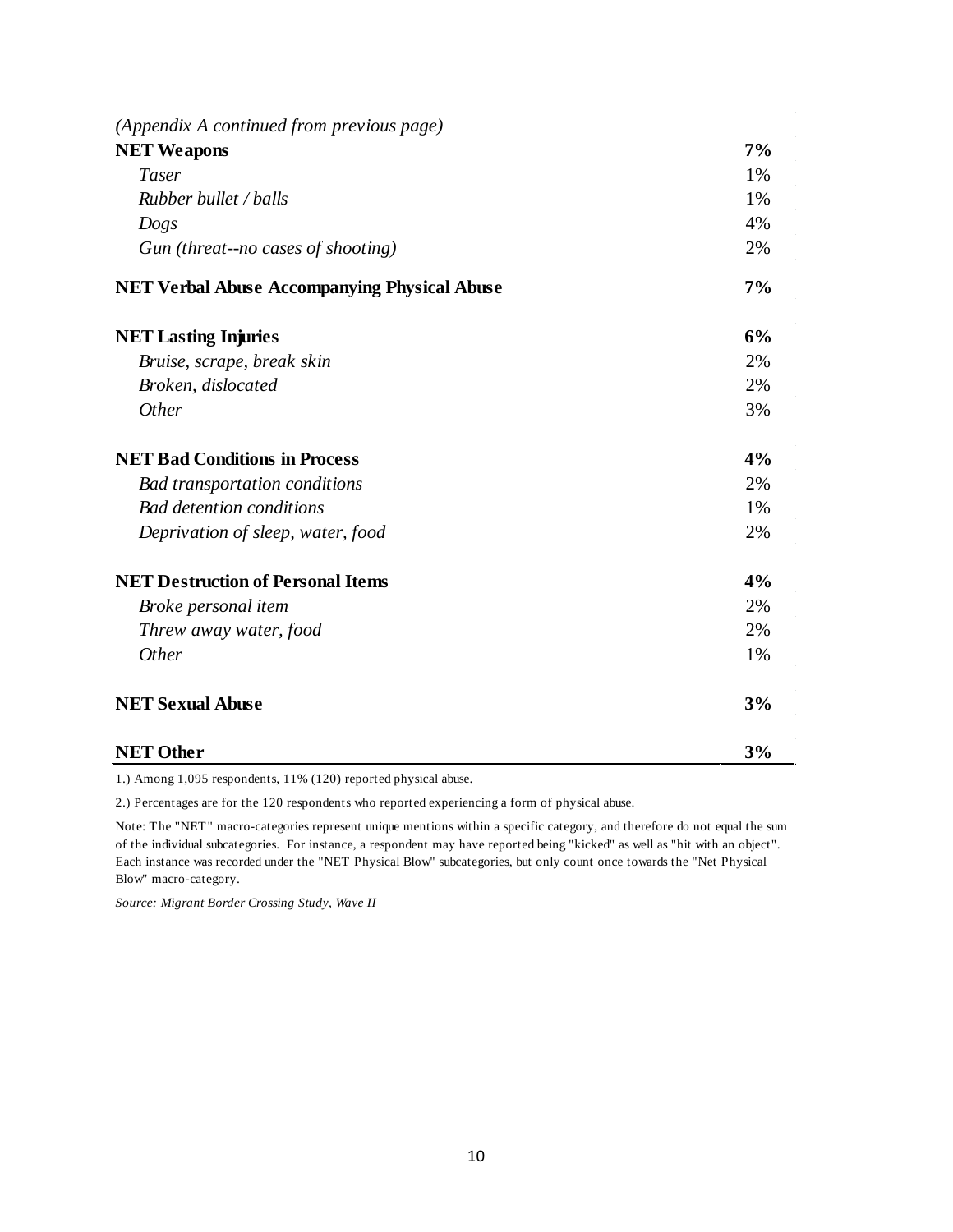| Appendix B. Verbal Mistreatment While in U.S. Custody                            |         |  |
|----------------------------------------------------------------------------------|---------|--|
|                                                                                  | Percent |  |
| Reported <i>verbal</i> abuse by US authorities <sup>1</sup>                      | 23%     |  |
| Mentions of specific verbal abuse types among those who reported abuse (includes |         |  |
| multiple mentions) <sup>2</sup>                                                  |         |  |
| <b>NET Characteristics of Speech</b>                                             | 61%     |  |
| Curses (specific)                                                                | 36%     |  |
| Angry tone or yelling                                                            | 17%     |  |
| Insulting command (Spanish informal, e.g., vete)                                 | 4%      |  |
| Something in English or otherwise not understood                                 | 8%      |  |
| Command that migrant interprets as abuse, but not evident                        | 11%     |  |
| <b>NET Insults</b>                                                               | 39%     |  |
| Nationalistic/ethnic/race (anti-Mexican)                                         | 18%     |  |
| Wrong to violate immigration law, cross border, etc.                             | 4%      |  |
| Other aspersions against immigrants (e.g. welfare, births, jobs)                 | 2%      |  |
| Gender, sexuality                                                                | 4%      |  |
| Made fun of (source of amusement)                                                | 6%      |  |
| Accusations (e.g., non-Mexican, drug smuggler)                                   | 3%      |  |
| Other insults                                                                    | 8%      |  |
| <b>NET</b> Threats                                                               | 26%     |  |
| To do physical harm to migrant                                                   | 9%      |  |
| To punish migrant legally                                                        | 12%     |  |
| To take away needed items (blankets, food, etc.)                                 | 1%      |  |
| Other/Unspecified                                                                | 5%      |  |
| <b>NET Dismissal of Legitimate Requests</b>                                      | 11%     |  |
| Silencing/dismissing legitimate requests (e.g., water, medical, legal)           | 7%      |  |
| Told have no rights, denied a legal right                                        | 4%      |  |
| <b>NET Reported, unclear characterization</b>                                    | 2%      |  |

1.) Among 1,092 respondents, 23% (252) reported verbal abuse.

2.) Percentages are for the 252 respondents who reported experiencing a form of verbal abuse.

Note: The "NET" macro-categories represent unique mentions within a specific category, and therefore do not equal the sum of the individual subcategories. For instance, a respondent may have reported being called a "racial slur" as well as accused of being a "drug smuggler". Each instance was recorded under the "NET Insults" subcategories, but only count once towards the "Net Insults" macro-category.

*Source: Migrant Border Crossing Study, Wave II*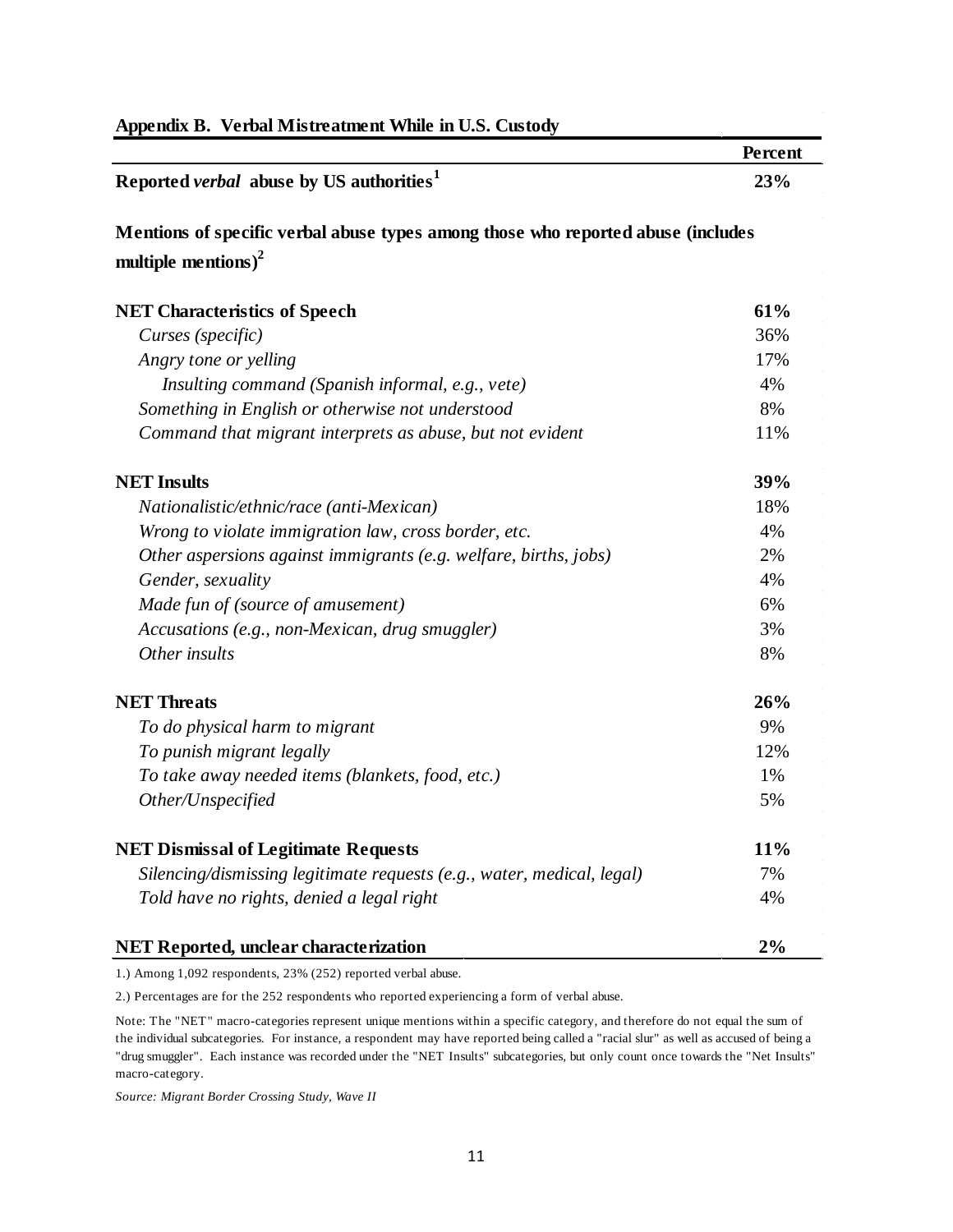### **Endnotes**

<span id="page-14-0"></span> $1$  For the purposes of this report, we use the terms "repatriation" and "deportation" interchangeably, referring to the physical act of removing someone from the country, as opposed to the legal distinction between a voluntary repatriation, which is a civil infraction, and a formal deportation, which may be either criminal or civil in nature.<br><sup>2</sup> Elliot Spagat, ["Border Patrol Continue Killing People Who Throw Rocks,"](http://www.huffingtonpost.com/2013/11/05/border-patrol-killing_n_4218334.html) Associated Press, November 5

<span id="page-14-1"></span>Southern Border Communities Coalition, ["Border Patrol Abuse Since 2010: 22 Killed by Customs and Border](http://soboco.org/border-patrol-brutality-since-2010/) 

<span id="page-14-2"></span>[Protection,](http://soboco.org/border-patrol-brutality-since-2010/)" last viewed December 7, 2013.<br>
<sup>3</sup> Danielle Powell, ["Cross Border Killings: By the Numbers,](http://america.aljazeera.com/watch/shows/fault-lines/FaultLinesBlog/2013/9/7/cross-border-killingsbythenumbersinfographic.html)" Aljazeera's Fault Lines blog, September 7, 2013.<br>
<sup>4</sup> Ted Robbins, "Frustration Mounts Over Unresolved Border Patrol

<span id="page-14-3"></span>

<span id="page-14-4"></span><sup>5</sup> George Zornick, "<u>Border Patrol Will Continue Using Lethal Force on Rock-Throwers</u>," *The Nation* blog, November 6, 2013.<br><sup>6</sup> Ibid.

<span id="page-14-6"></span><span id="page-14-5"></span><sup>7</sup> Scott Phillips, Nestor Rodríguez, and Jacqueline Hagan, "Brutality at the Border: Use of Force in the Arrest of [Immigrants in the United States,](http://www.sciencedirect.com/science/article/pii/S0194659503000030)" *International Journal of the Sociology of Law* 30, no.4 (December 2002): 285- 306; Scott Phillips, Jacqueline Maria Hagan, and Nestor Rodríguez, ["Brutal Borders? Examining the Treatment of](http://www.jstor.org/discover/10.2307/3844407?uid=3739584&uid=2129&uid=2&uid=70&uid=4&uid=3739256&sid=21103049349591)  [Deportees During Arrest](http://www.jstor.org/discover/10.2307/3844407?uid=3739584&uid=2129&uid=2&uid=70&uid=4&uid=3739256&sid=21103049349591) and Detention," *Social Forces* 85, no. 1 (September 2006): 93-109; No More Deaths, *[A](http://www.nomoredeaths.org/Abuse-Report-Culture-of-Cruelty/View-category.html)  Culture of Cruelty: Abuse and Impunity in Short-Term U.S. Border Patrol Custody* (Tucson, AZ: 2011). [8](http://www.nomoredeaths.org/Abuse-Report-Culture-of-Cruelty/View-category.html) No More Deaths, *[A Culture of Cruelty: Abuse and Impunity in Short-Term U.S. Border Patrol Custody](http://www.nomoredeaths.org/Abuse-Report-Culture-of-Cruelty/View-category.html)* (Tucson,

<span id="page-14-7"></span>AZ: 2011).

<span id="page-14-8"></span><sup>9</sup> Scott Phillips, Nestor Rodríguez, and Jacqueline Hagan, "Brutality at the Border: Use of Force in the Arrest of [Immigrants in the United States,](http://www.sciencedirect.com/science/article/pii/S0194659503000030)" *International Journal of the Sociology of Law* 30, no.4 (December 2002): 285- 306.

<span id="page-14-9"></span><sup>10</sup> Scott Phillips, Jacqueline Maria Hagan, and Nestor Rodríguez, ["Brutal Borders? Examining the Treatment of](http://www.jstor.org/discover/10.2307/3844407?uid=3739584&uid=2129&uid=2&uid=70&uid=4&uid=3739256&sid=21103049349591) Deportees During Arrest and Detention," Social Forces 85, no. 1 (September 2006): 93-109.

<span id="page-14-10"></span><sup>[11](http://www.jstor.org/discover/10.2307/3844407?uid=3739584&uid=2129&uid=2&uid=70&uid=4&uid=3739256&sid=21103049349591)</sup> Danielle Powell, ["Cross Border Killings: By the Numbers,](http://america.aljazeera.com/watch/shows/fault-lines/FaultLinesBlog/2013/9/7/cross-border-killingsbythenumbersinfographic.html)" Aljazeera's Fault Lines blog, September 7, 2013.<br><sup>12</sup> Jeremy Slack, Daniel E. Martinez, Scott Whiteford, and Emily Peiffer, *In the Shadow of the Wall: Family* 

<span id="page-14-11"></span>*[Separation, Immigration Enforcement, and Security](http://las.arizona.edu/sites/las.arizona.edu/files/UA_Immigration_Report2013print.pdf)* (Tucson, AZ: Center for Latin American Studies, University of Arizona, March 2013).

<span id="page-14-12"></span>

<span id="page-14-13"></span><sup>14</sup> Curt Prendergast, ["In moments before fatal shooting, a call for non-lethal weapons,](http://www.nogalesinternational.com/news/in-moments-before-fatal-shooting-a-call-for-non-lethal/article_2a88b28e-5388-11e3-9395-0019bb2963f4.html)" *Nogales International*, November 25, 2013.

Cover Page Photo Courtesy of [Fronteras Desk.](http://www.flickr.com/photos/fronterasdesk/9680360095/sizes/l/)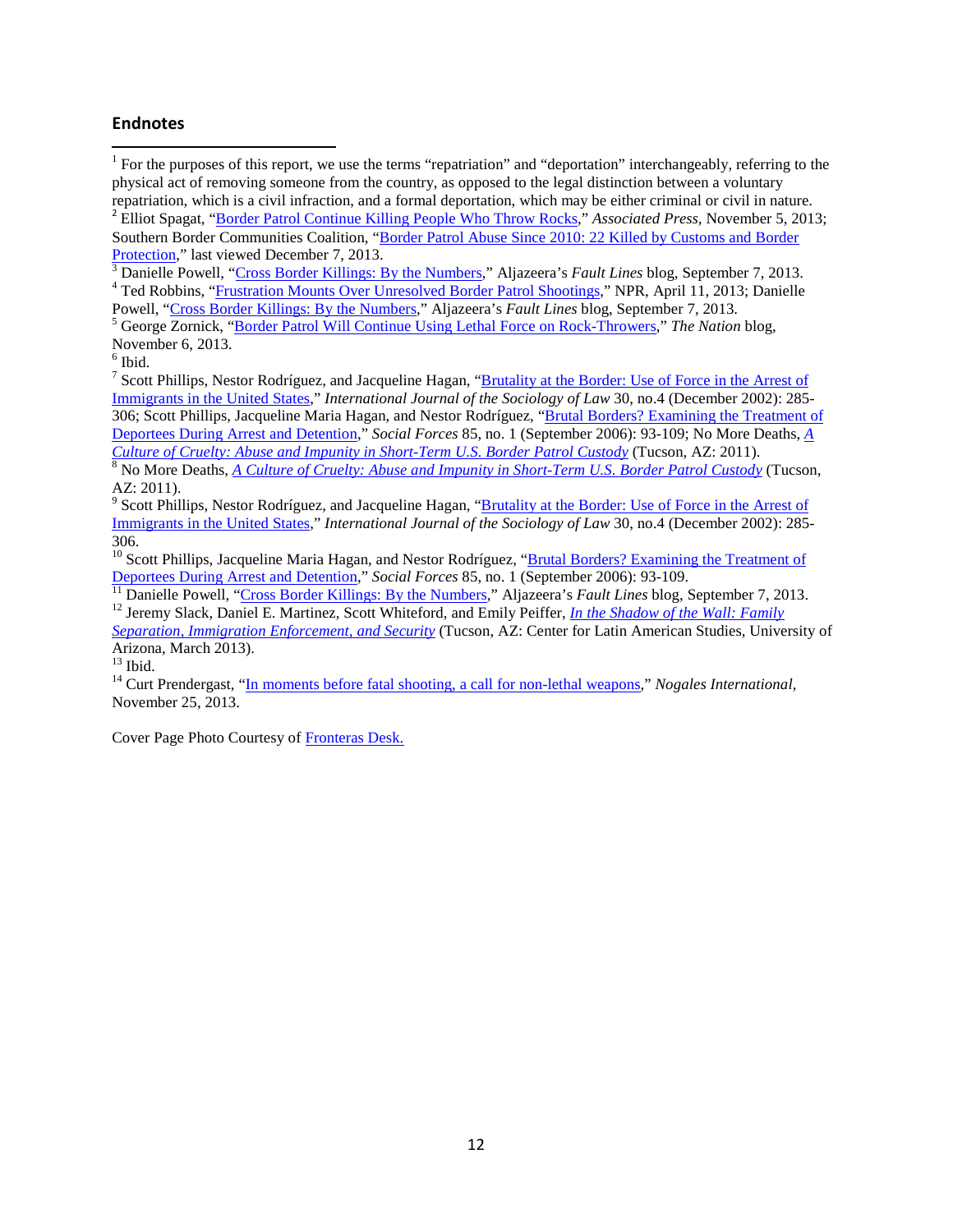December 2013 Special Report

# Bordering on Criminal:

## The Routine Abuse of Migrants in the Removal System



## Part II: Possessions Taken and Not Returned

by Daniel E. Martínez, Jeremy Slack, and Josiah Heyman











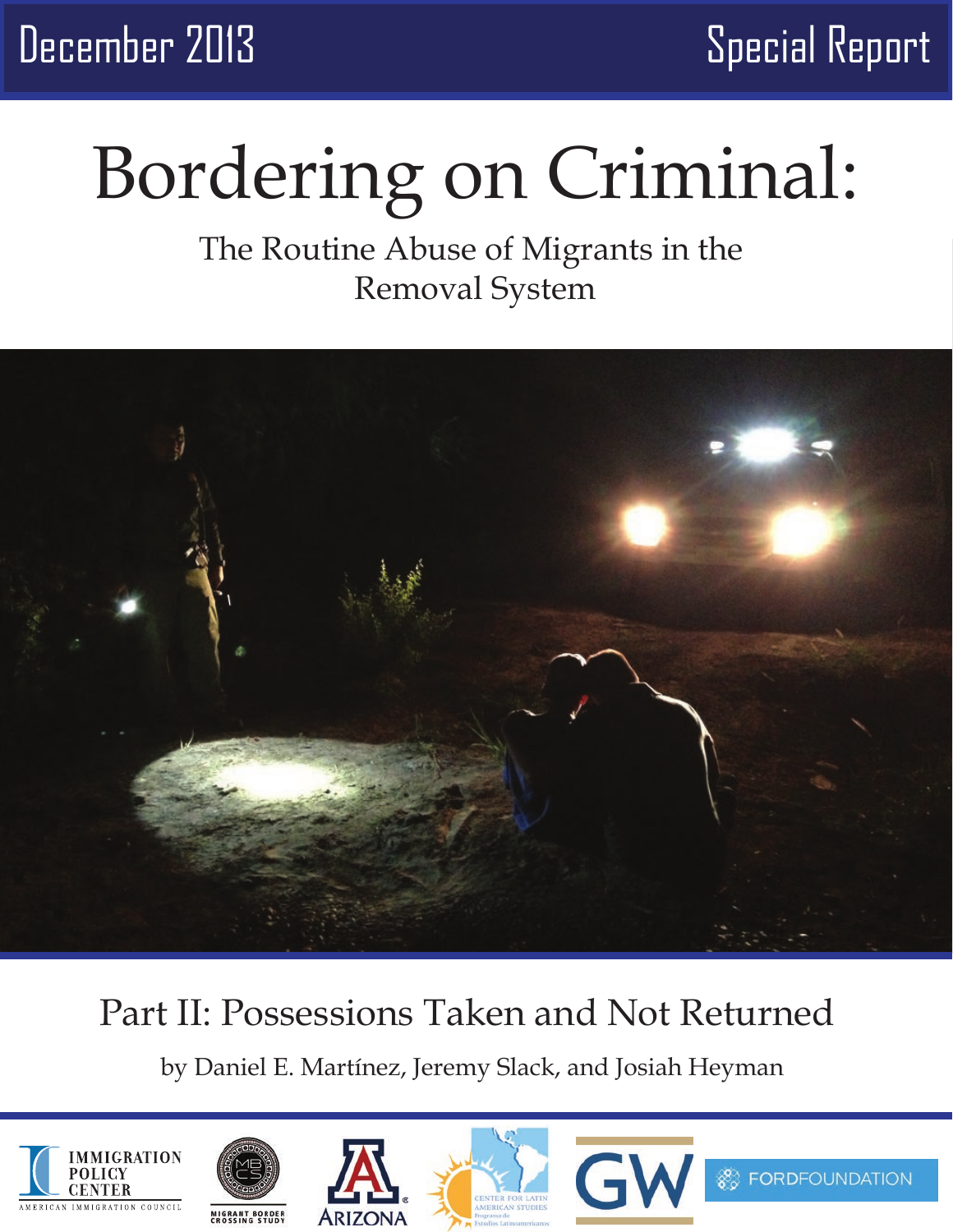## **BORDERING ON CRIMINAL:**

## **THE ROUTINE ABUSE OF MIGRANTS IN THE REMOVAL SYSTEM**

**PART II:**

**Possessions Taken and Not Returned**

By Daniel E. Martínez and Jeremy Slack

### **ABOUT THE IMMIGRATION POLICY CENTER**

The Immigration Policy Center, established in 2003, is the policy arm of the American Immigration Council. IPC's mission is to shape a rational conversation on immigration and immigrant integration. Through its research and analysis, IPC provides policymakers, the media, and the general public with accurate information about the role of immigrants and immigration policy in U.S. society. IPC reports and materials are widely disseminated and relied upon by press and policymakers. IPC staff regularly serves as experts to leaders on Capitol Hill, opinion-makers, and the media. IPC is a non-partisan organization that neither supports nor opposes any political party or candidate for office. Visit our website at [www.immigrationpolicy.org](http://www.immigrationpolicy.org/) and our blog at www.immigrationimpact.com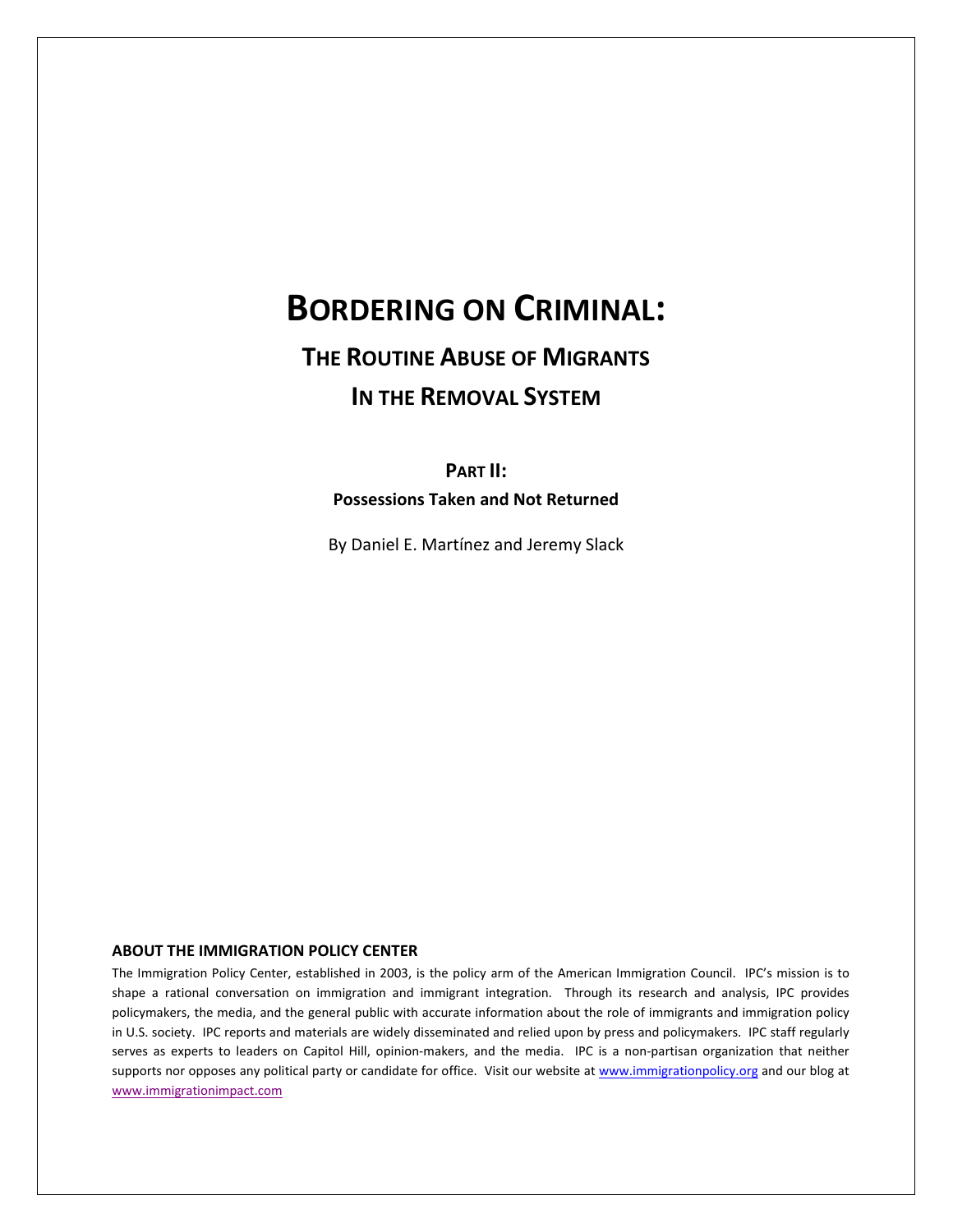### **ABOUT THE AUTHORS**

**Daniel E. Martínez** is an Assistant Professor in the Department of Sociology at The George Washington University. He received a Ph.D. from the School of Sociology at the University of Arizona in May of 2013, and holds an M.A. in Sociology and M.S. in Mexican American Studies, also from the University of Arizona. His research and teaching interests include criminology, juvenile delinquency, race and ethnicity, and unauthorized immigration. Martínez is particularly interested in the increasing legal and social criminalization of unauthorized migration. He is one of three co-principal investigators of the *Migrant Border Crossing Study*, a Ford Foundation-funded research project that involves interviewing recently deported unauthorized migrants about their experiences crossing the U.S-Mexico border and residing in the United States. Martínez also does extensive research on undocumented border crosser deaths along the U.S.-Mexico border.

**Jeremy Slack** is a Doctoral Candidate in the School of Geography and Development at the University of Arizona and holds an M.A. in Latin American Studies, also from the University of Arizona. He is currently conducting research and field work in northeastern Mexico assisted by a grant from the Drugs, Security and Democracy Fellowship Program administered by the Social Science Research Council and the Universidad de Los Andes in cooperation with, and with funds provided by, the Open Society Foundations and the International Development Research Centre, Ottawa, Canada. Slack is also one of three co-principal investigators of the *Migrant Border Crossing Study.* He has published on issues relating to violence, migration, drug trafficking, and the criminalization of migration. Slack will be finishing his dissertation in 2014.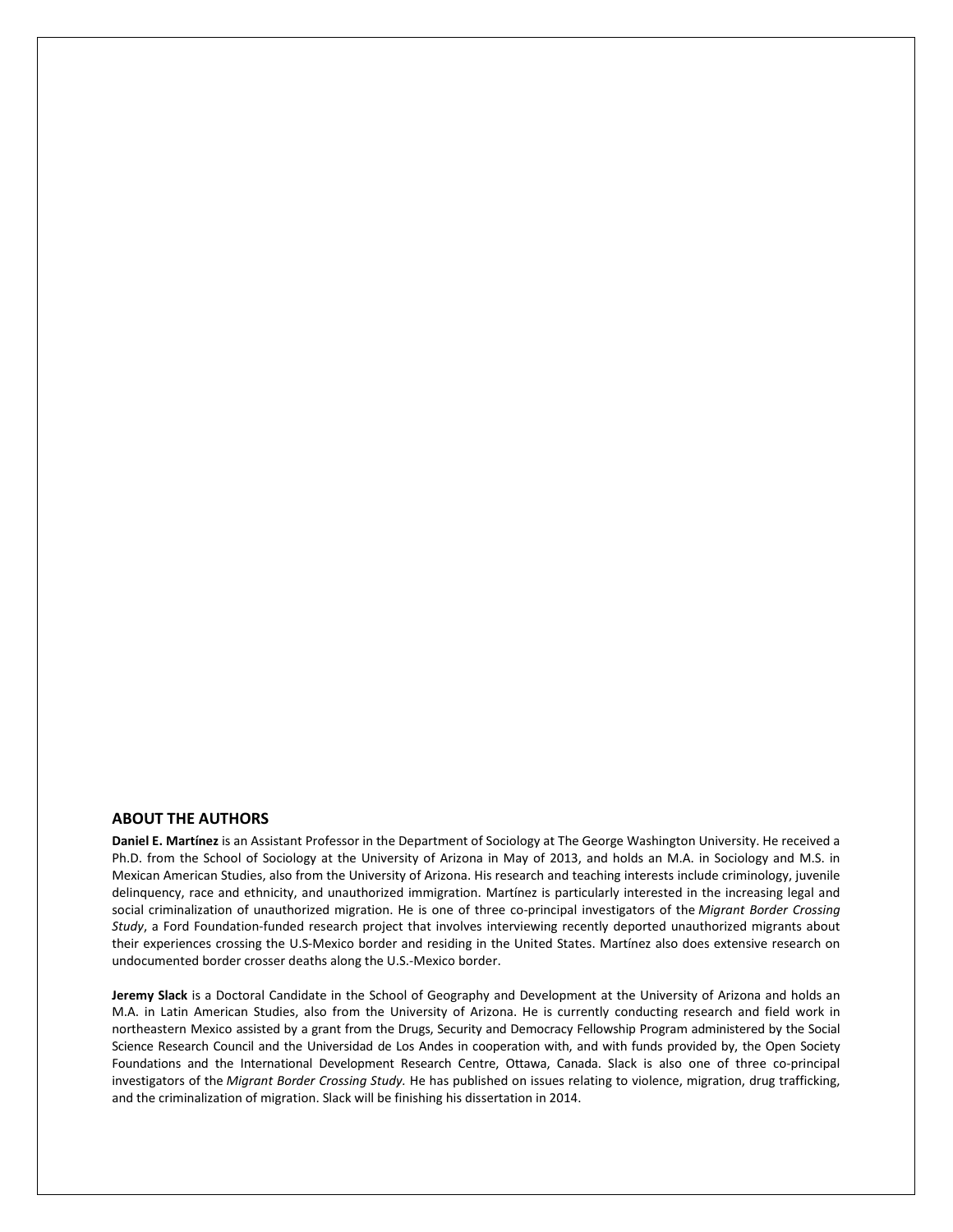### **About This Series**

*This is the second in a series of three reports we will be releasing that highlight findings from the second wave of the* Migrant Border Crossing Study *(MBCS)*. *Wave II of the MBCS, currently housed in the Center for Latin American Studies at the University of Arizona and the Department of Sociology at George Washington University, is a binational, multi-institution study of 1,110 randomly selected, recently repatriated migrants[1](#page-25-0) surveyed in six Mexican cities between 2009 and 2012 (se[e las.arizona.edu/mbcs](http://las.arizona.edu/mbcs) for the full report and methodology).* 

*This report focuses on the issue of repatriated migrants' belongings being taken and not returned by U.S. authorities. Overall, we find that the taking of belongings and the failure to return them is not a random, sporadic occurrence, but a systematic practice. One indication of this is that just over one-third of deportees report having belongings taken and not returned. Perhaps one of the most alarming findings is that, among deportees who were carrying Mexican identification cards, 1 out of every 4 had their card taken and not returned. The taking of possessions, particularly identity documents, can have serious consequences and is an expression of how dysfunctional the deportation system is. Our study finds that migrants processed through Operation Streamline, or held in detention for a week or longer, are most likely to have their possessions taken and not returned.* 

### **Introduction**

Non-governmental organizations and immigrant rights' groups have raised concerns about the mistreatment of unauthorized migrants while in U.S. custody. Unauthorized migrants report experiencing physical and verbal mistreatment by U.S. authorities and are often compelled to sign documents by U.S. authorities that they do not fully comprehend. Upon arrival in Mexico, repatriated migrants frequently find themselves in danger, wandering the streets of unfamiliar border towns trying to decide their next move. This report explores issues related to what possessions have been taken away and not returned to deportees by U.S. authorities. These belongings are an important source of protection, be it in the form of money to help them buy a bus ticket home, identifying documents that allow them to receive a wire transfer, a cell phone with emergency contacts, or even a change of clothes for extra warmth during cold winter nights. Moreover, the decision to remain in Mexico or cross back into the United States may hinge upon the resources available to migrants.

While some Mexican government aid is available to deportees in Mexico while near the border, most deportees can only expect a safe place to stay for a couple of nights and a few meals at church-run or privately operated migrant shelters, or a discounted bus ticket home from Grupos Beta, $^2$  $^2$  which is often still too expensive. Without money or identifying documents, the option of taking a bus south becomes at least as difficult as crossing back into the United States. Moreover, without access to money, deportees become vulnerable to extortion from people who offer to receive a transfer in their name with the hope that they will hand over the cash once transferred. Others are deceived into accepting short-term employment or offers of safe passage to the United States from people who may in fact be involved with human smuggling, trafficking, or kidnapping operations. This is particularly problematic in the border cities most affected by organized crime, especially in northeastern Mexico.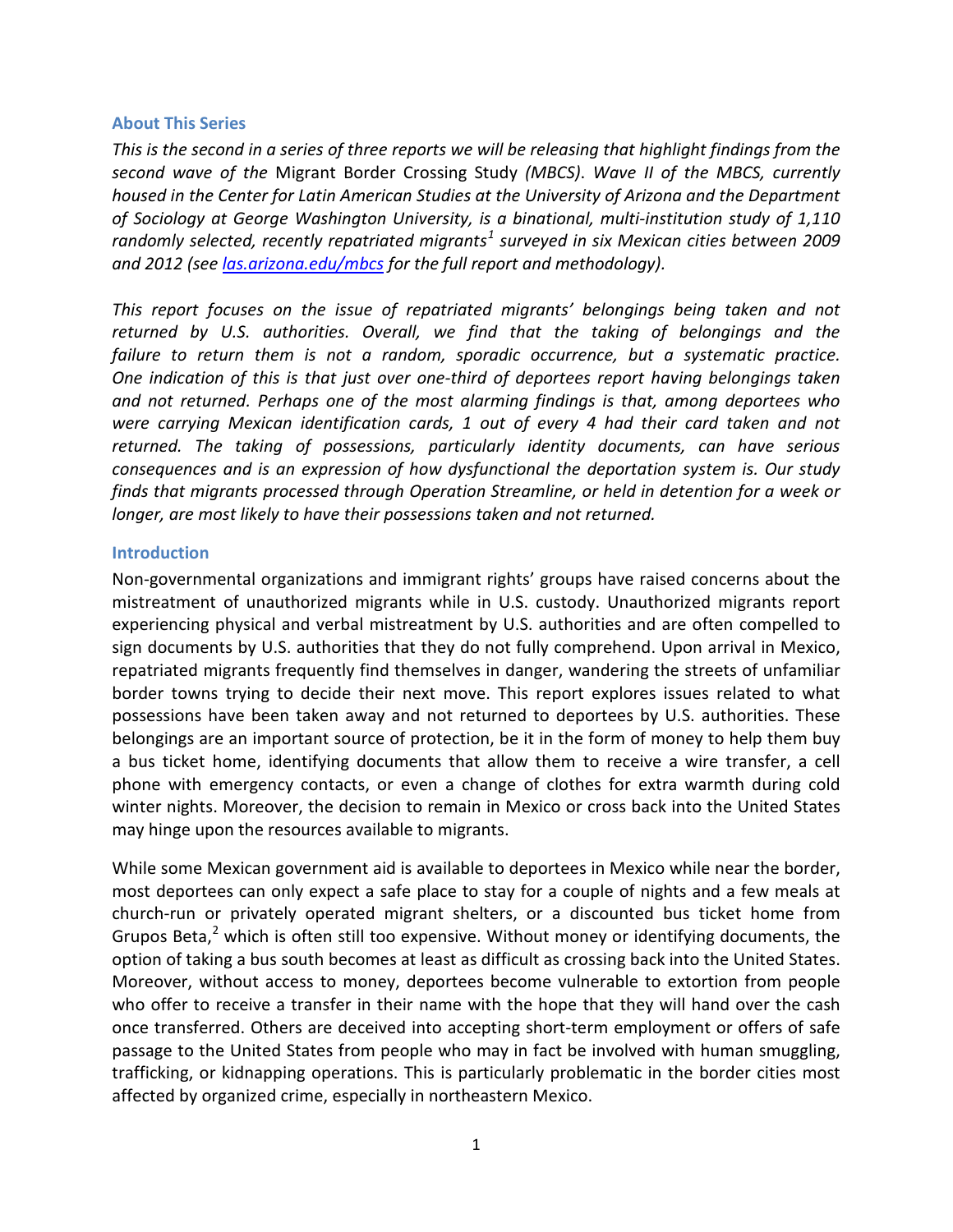With 34% of all respondents reporting that at least one of their belongings was taken and not returned during their most recent apprehension, it is clear that this is a systematic problem. In this report we demonstrate that there are specific parts of the processing and detention experience that increase the rate at which possessions are lost or taken and not returned. From the moment of apprehension until deportation, unauthorized migrants pass through a complex process often involving multiple agencies and court systems, as well as local, state, federal, and for-profit detention centers. Data from the Migrant Border Crossing Study (MBCS) show that being tried through Operation Streamline*—*a mass federal immigration trial system further discussed below—or being detained for longer periods of time results in higher rates of lost possessions. We conclude that this problem stems from a lack of inter-agency standardization and cooperation, particularly between Customs and Border Protection (CBP), the U.S. Department of Justice's Federal Bureau of Prisons, and the Department of Corrections (DOC). Greater coordination and cooperation is necessary to deal with the special needs of deportees, which in turn will help to create a more secure border not only for deportees, but also for residents on both sides of the border.

*Socorro is a 56-year-old grandmother from the Mexican state of Puebla who has U.S.-citizen family members. She last tried crossing the border near Agua Prieta, Sonora, where she paid a coyote \$3,000 to guide her. She was on her way to Phoenix, Arizona, where she had lived the past 10 years, to resume working in a restaurant kitchen. After traveling on foot through the hills of Cochise County with several other people, the group was picked up by a van and began making its way to Phoenix. However, the van was stopped by the U.S. Border Patrol and everyone apprehended. Socorro was sent to Tucson, Arizona, tried through Operation Streamline, and sentenced to 60 days in a detention facility. During the course of her encounter with U.S. authorities, her purse, Mexican identification card, son's identification card, glasses, MXP \$2,500, USD \$20, clothing, and medication were all taken from her and not returned before she was deported to Nogales, Sonora. (Interviewed on January 28, 2010.)*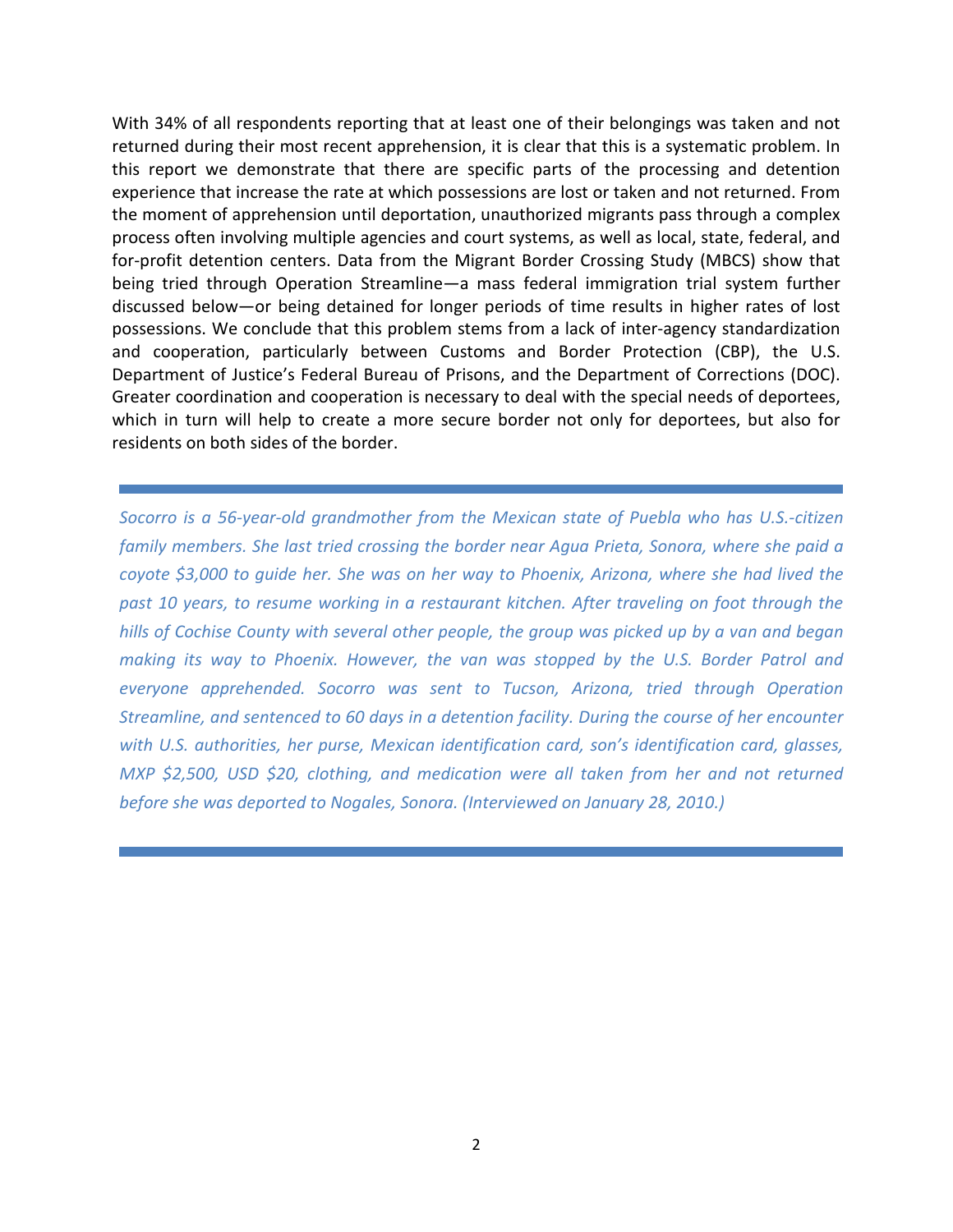### **Operation Streamline**

Aside from being one of the most controversial aspects of current immigration enforcement, stemming from questions regarding a lack of due process and prosecutorial independence.<sup>[3](#page-25-2)</sup> being processed through Operation Streamline is one of the processes most associated with having one's possessions taken and not returned. Table 1 illustrates that 57% of migrants who were processed through Operation Streamline report having a possession taken and not returned, compared to just 23% of those processed through other means such as a lateral repatriation, a voluntary repatriation, or Secure Communities.

| Table 1. Comparison between people processed through Operation Streamline and those processed |  |
|-----------------------------------------------------------------------------------------------|--|
| through other means <sup>1</sup>                                                              |  |

|                                                                                                                       |                             | <b>Other Removal</b> |                   |  |
|-----------------------------------------------------------------------------------------------------------------------|-----------------------------|----------------------|-------------------|--|
|                                                                                                                       | <b>Operation Streamline</b> | Program $(61\%$ of   |                   |  |
| Variable                                                                                                              | (39% of sample)             | sample)              | <b>Difference</b> |  |
| Possessions taken and not returned                                                                                    | 57%                         | 23%                  | $34%***$          |  |
| 1.) Excludes people who crossed, were apprehended, and deported in sectors not practicing <i>Operation Streamline</i> |                             |                      |                   |  |
| $N = 877$                                                                                                             |                             |                      |                   |  |
| Note: * $p < 0.05$ , ** $p < 0.01$ , *** $p < 0.001$ indicate the difference is statistically significant             |                             |                      |                   |  |

*Source: Migrant Border Crossing Study, Wave II*

Operation Streamline, which is currently operational in all but three Border Patrol sectors, is characterized by mass federal immigration trials. The aim of Operation Streamline is to charge and convict first-time crossers of "unauthorized entry" (a misdemeanor under 8 U.S.C. § 1325) and repeated crossers of "unauthorized re-entry" (a felony charge under 8 U.S.C. § 1326) in an attempt to reduce future unauthorized crossing attempts.<sup>[4](#page-25-3)</sup> Unauthorized entry can carry a sixmonth sentence in an immigration detention facility. However, "if the defendant's prior removal occurred after a felony conviction, the maximum possible penalty under 8 U.S.C. § 1326 is 10 years in prison. If the prior removal occurred after an aggravated felony conviction as defined by 8 U.S.C. § 1101(a)(43), the penalty can be up to 20 years."<sup>[5](#page-25-4)</sup> The rate at which unauthorized migrants are processed through Operation Streamline varies across sectors, with some sectors, including Tucson and Del Rio, processing more than others. The proposed and amended Senate immigration bill (S. 744), which has been stalled in the House of Representatives, would expand removals similar to those carried out in Operation Streamline to all Border Patrol sectors, and triple the number of people processed through the program in the Tucson Sector from 70 per day to 210.<sup>[6](#page-25-5)</sup>

Furthermore, as noted in table 2, migrants who report being detained for a period of one week or longer also report having possessions taken and not returned at a higher rate (53%) than those detained for less than a week (22%).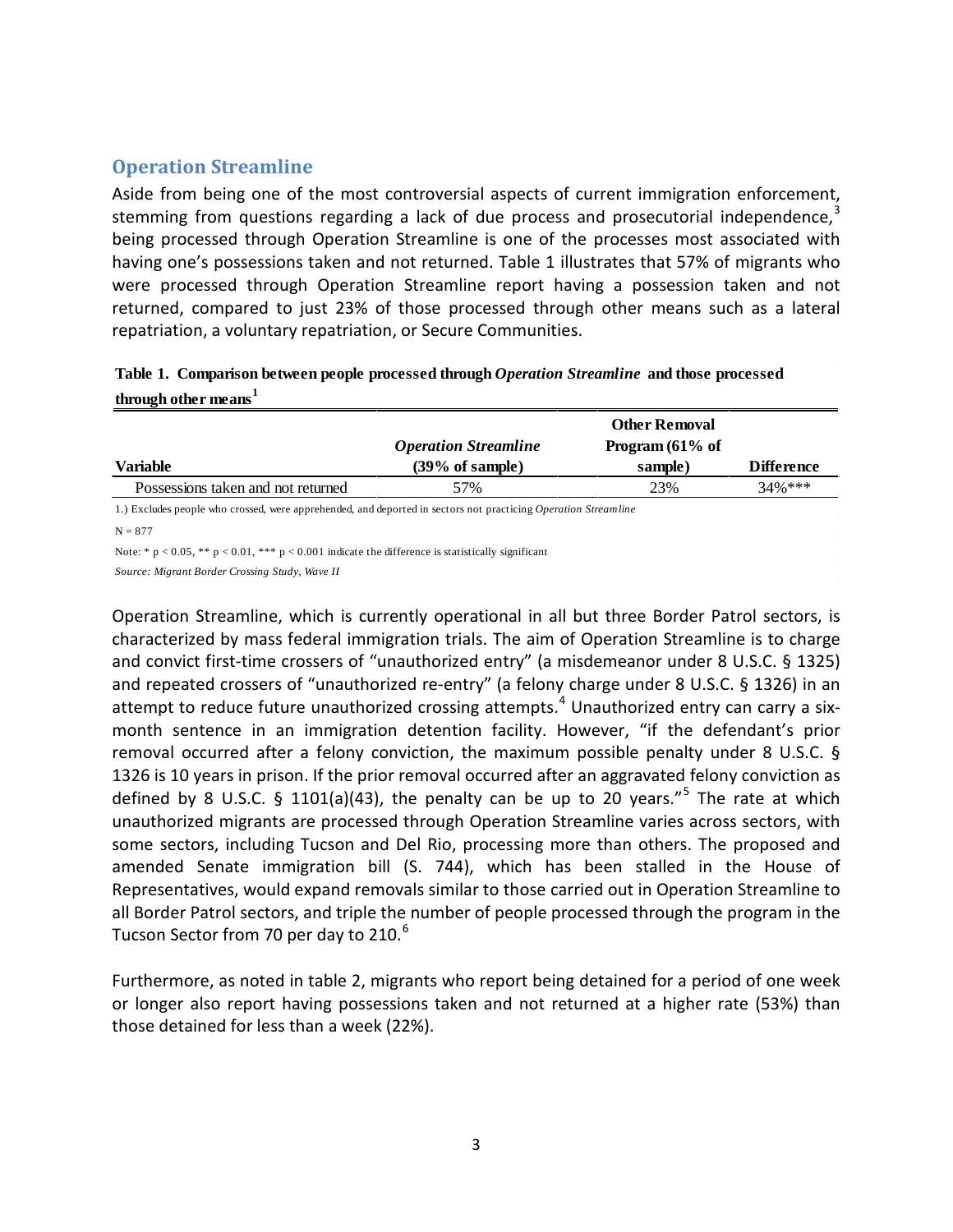|                                    |                          | Not detained               |                   |
|------------------------------------|--------------------------|----------------------------|-------------------|
| <b>Variable</b>                    | Detained (39% of sample) | $(61\% \text{ of sample})$ | <b>Difference</b> |
| Possessions taken and not returned | 53%                      | 22%                        | $31\%***$         |
|                                    |                          |                            |                   |

### **Table 2. Comparison between people detained** *ONE WEEK OR LONGER* **compared to detained less than a week**

 $N = 1,093$ 

Note: \*  $p < 0.05$ , \*\*  $p < 0.01$ , \*\*\*  $p < 0.001$  indicate the difference is statistically significant

*Source: Migrant Border Crossing Study, Wave II*

We find that the transfer of migrants between law-enforcement agencies that have different policies, standards, and practices for handling possessions is the most likely explanation for these striking differences, as the types of possessions allowed to follow a detainee vary between organizations. For example, the U.S. Marshalls operate according to policies regarding possessions set forth by the U.S. Department of Justice's Federal Bureau of Prisons, while the U.S. Border Patrol has a completely different set of policies and procedures. Because people routinely pass into the custody of the U.S. Marshalls during Operation Streamline, this may account for a large portion of the disparity. In a similar vein, being transferred to or held by a state's Department of Corrections may result in having possessions discarded that have not been claimed within 30 days after a migrant has left the facility. This is a highly problematic policy that disproportionately affects unauthorized migrants because, unlike U.S.-citizen inmates, most unauthorized migrants do not have social contacts near the border who can claim their possessions on their behalf. The problem of people being deported without their possessions will likely be exacerbated if pending immigration legislation is enacted in its current form unless clear policies are outlined to ensure that people can feasibly retrieve their belongings.

### **Possessions Taken and Not Returned**

As noted in table 3, 34% of MBCS respondents report having at least one of their possessions taken and not returned prior to being repatriated to Mexico. This figure excludes mentions of perishable items such as food and water that migrants may have been traveling with before being apprehended by U.S. authorities (roughly 2%).<sup>[7](#page-25-6)</sup> While some people report being allowed to eat and drink their remaining provisions upon apprehension, others have them thrown away. This is an important difference for those who have been rationing their food for several days while crossing the border. Among the 34% of those reporting having possessions taken and not returned, 31% specifically mention clothes or luggage, which causes problems for people deported during the winter, when some regions of the border experience frequent temperatures below freezing. Among those who have belongings taken and not returned, 21% of deportees report losing a cell phone, which is often the only way to communicate with friends or family. One in five also notes that they have money taken and not returned, with an average of \$55 per person. This is an especially problematic occurrence because it is hard to determine whether or not loss of money is due to systemic issues or individual-level negligence by U.S. authorities. Deportees often express skepticism that their possessions, especially new cell phones and cash, were truly discarded. The combination of a lack of oversight and the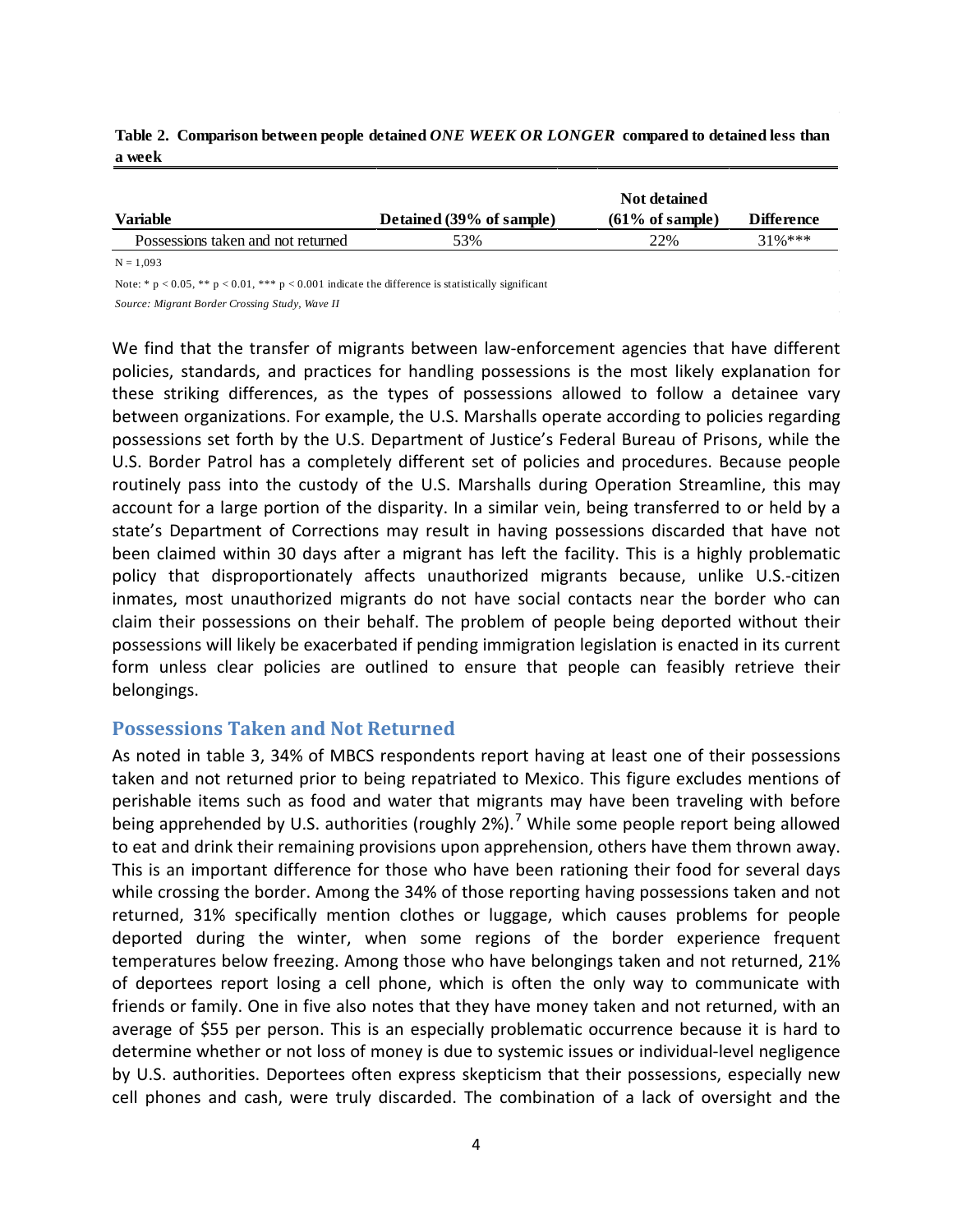frequency of lost belongings creates the appearance of corruption, if not conditions that are rife for exploitation.

Finally, 70% of all MBCS respondents reported that they were traveling with Mexican identifying documents. Among those, 26% indicate that they had those documents taken and not returned prior to deportation. This is by far the most important item one can lose while in U.S. custody. Widespread extortion and harassment by Mexican officials has been linked to lack of identification. One cannot receive a wire transfer, get a job, board an airplane, or access certain state services without official documents. Moreover, standard procedures for recuperating or getting duplicates of these documents are varied, but often require individuals to return to the state where they were born, which may be hundreds of miles away. Mexican and U.S. officials must work together to ensure that people retain documents and can replace those that are lost.

*Miguel is a 41-year-old male from the Mexican State of Puebla. In 2011 he made his first attempt at crossing the border near Sonoyta, Sonora. Although he had never lived or worked in the United States, he was on his way to New York, where he planned on working for a couple of years before returning to Puebla. After traveling through the desert for four days, he was apprehended by the U.S. Border Patrol, processed through Operation Streamline in the Tucson Sector, and sent to a Corrections Corporation of America (CCA) detention facility in Florence, Arizona. During the course of his processing and detention, Miguel had his Mexican identification card, medication, and the little money he had all taken and not returned. Miguel spent two months in detention and was deported to Juárez, Chihuahua—a city with one of the highest homicide rates in Mexico. (Interviewed on July 12, 2011.)*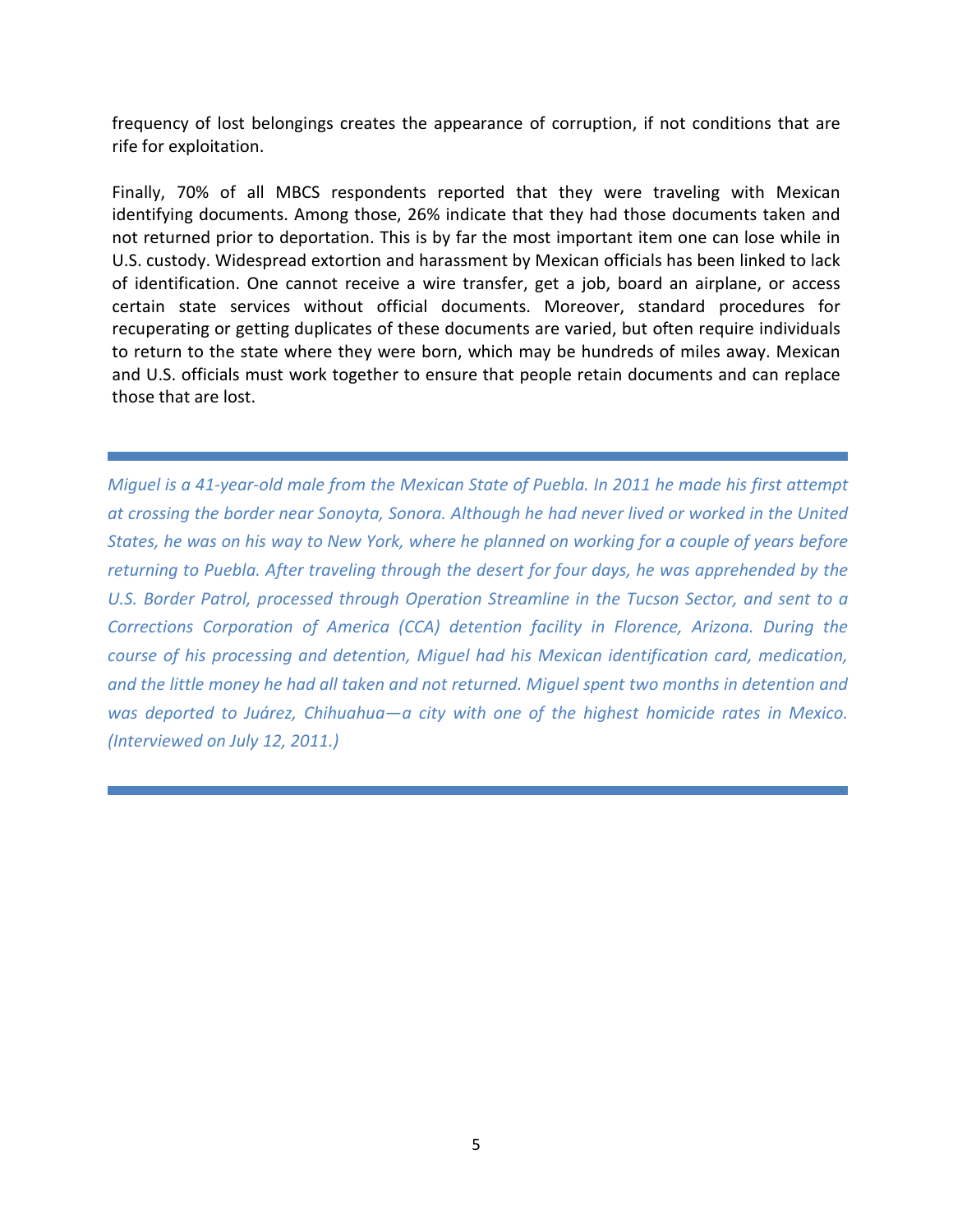### **Table 3. Possession taken and not returned by US authorities, by type (includes multiple mentions)**

| Percent who had one of the following items taken and not returned                            | 34%    |
|----------------------------------------------------------------------------------------------|--------|
| Specific mentions among those who had items taken and not returned:                          |        |
| Clothes / Backpack                                                                           | 31%    |
| Cell phone                                                                                   | 21%    |
| Money                                                                                        | 20%    |
| Median amount lost (US dollars)                                                              | \$55   |
| Wallet / Purse                                                                               | 15%    |
| <i>Jewelry</i>                                                                               | $11\%$ |
| Medicine                                                                                     | 5%     |
| Credit / Debit Card                                                                          | 2%     |
| Percent who were carrying identifying Mexican documents                                      | 70%    |
| Among those who had identifying documents, rate at which they were<br>taken and not returned | 26%    |

 $\sim$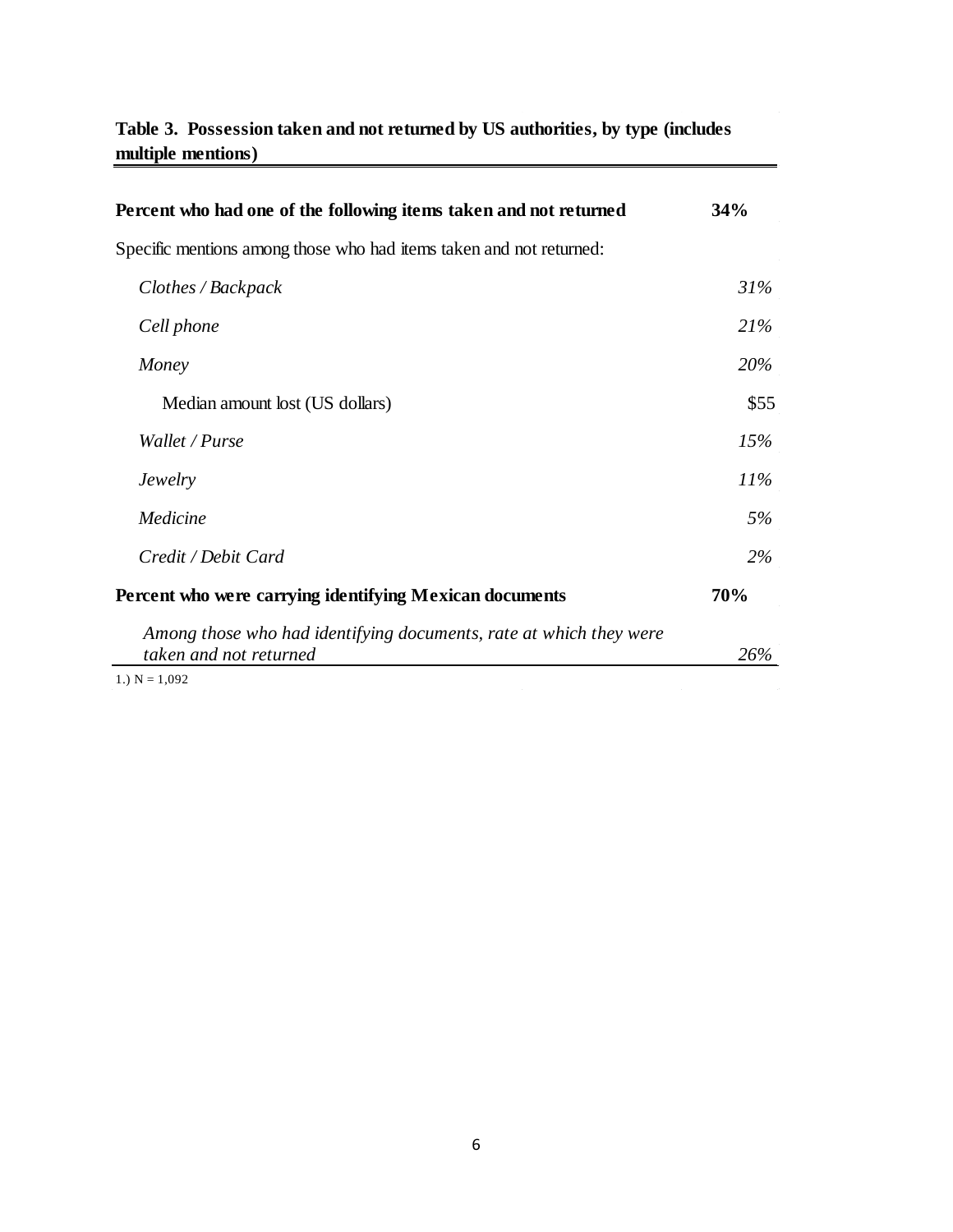Moreover, there appear to be significant differences in these rates between U.S. Border Patrol sectors. In particular, people crossing into and being repatriated or deported from the El Paso Sector report having possessions taken and not returned at a much higher rate than anywhere else (table 4). This is largely due to increased use of Operation Streamline and longer periods of detention for migrants in this sector. In both of these cases, migrants are much more likely to be in the custody of different agencies, such as the U.S. Marshalls or local law enforcement. Nevertheless, it is clear that certain sectors have a much better record than others. Therefore, it is important to focus on best practices to produce some standardization among the agencies that take custody of migrants and their personal belongings.

|                                              | Percent |
|----------------------------------------------|---------|
| <b>All Respondents</b>                       | 34%     |
| By Sector of Crossing <sup>1</sup>           |         |
| San Diego                                    | 26%     |
| Tucson                                       | 31%     |
| El Paso                                      | 85%     |
| Laredo                                       | 3%      |
| <b>By Sector of Deportation</b> <sup>2</sup> |         |
| San Diego                                    | 38%     |
| El Centro                                    | 16%     |
| Tucson                                       | 35%     |
| El Paso                                      | 65%     |
| Laredo                                       | 21%     |
| Mexico City (MIRP)                           | 20%     |

### **Table 4. Possessions Taken by U.S. Authorities and Not Returned**

1.) Excludes people who successfully arrived at their desired destination and limited to Sectors with at least 75 observations (N = 610). Associations are statistically significant beyond the 0.00 alpha-level. Respondents that had only food or water taken and not returned coded as "0".

2.) Limited to deportation areas with at least 75 observations ( $N = 1,036$ ). Associations are statistically significant beyond the 0.00 alpha-level. Respondents that had only food or water taken and not returned coded as "0".

*Source: Migrant Border Crossing Study, Wave II*